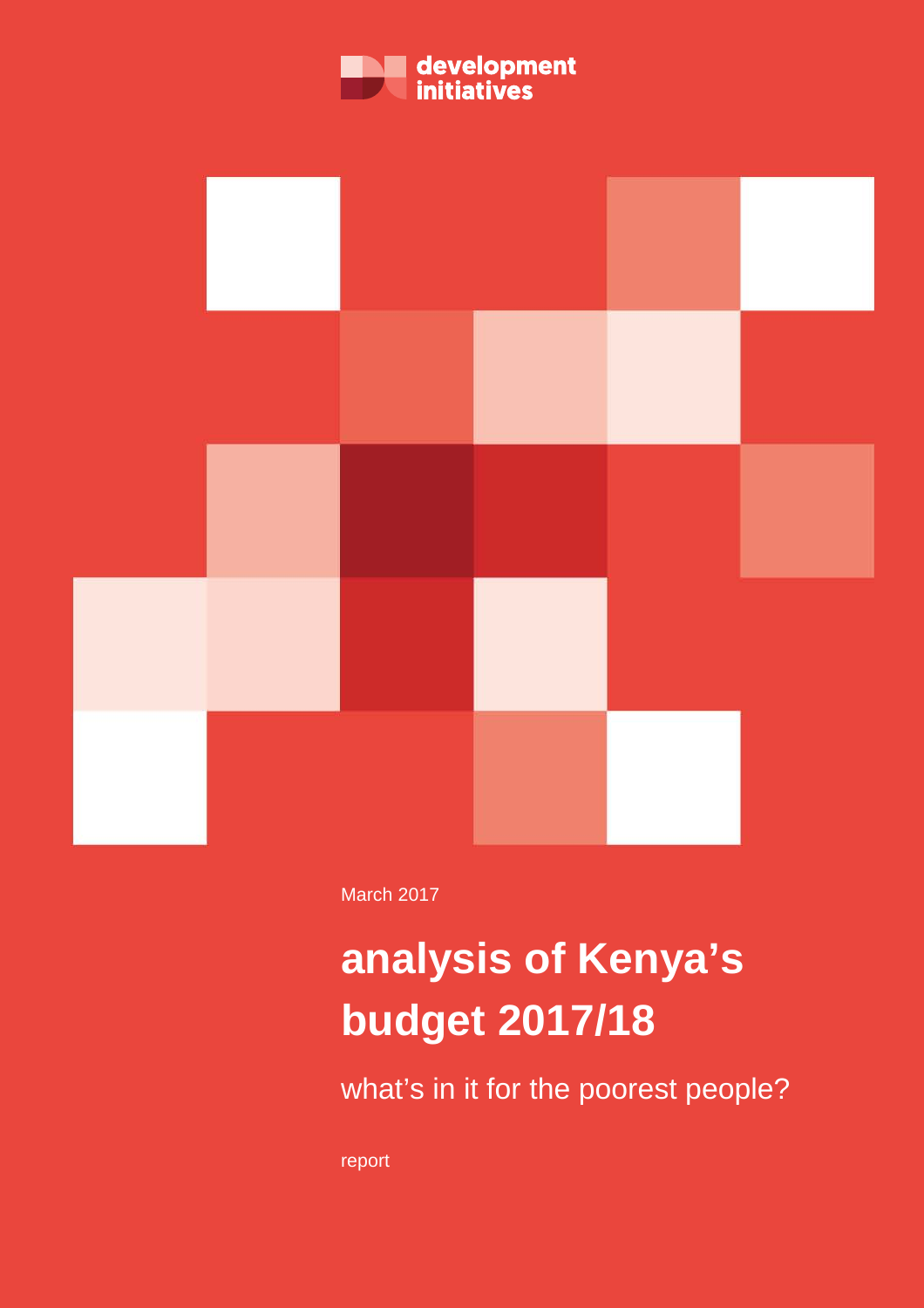# **Contents**

| Pro-poor budgetary allocations: to sectors that directly target poor people 5 |
|-------------------------------------------------------------------------------|
|                                                                               |
|                                                                               |
|                                                                               |
|                                                                               |
|                                                                               |
|                                                                               |
|                                                                               |
| Health sector: Towards attaining universal health coverage  16                |
|                                                                               |
|                                                                               |
|                                                                               |
|                                                                               |
|                                                                               |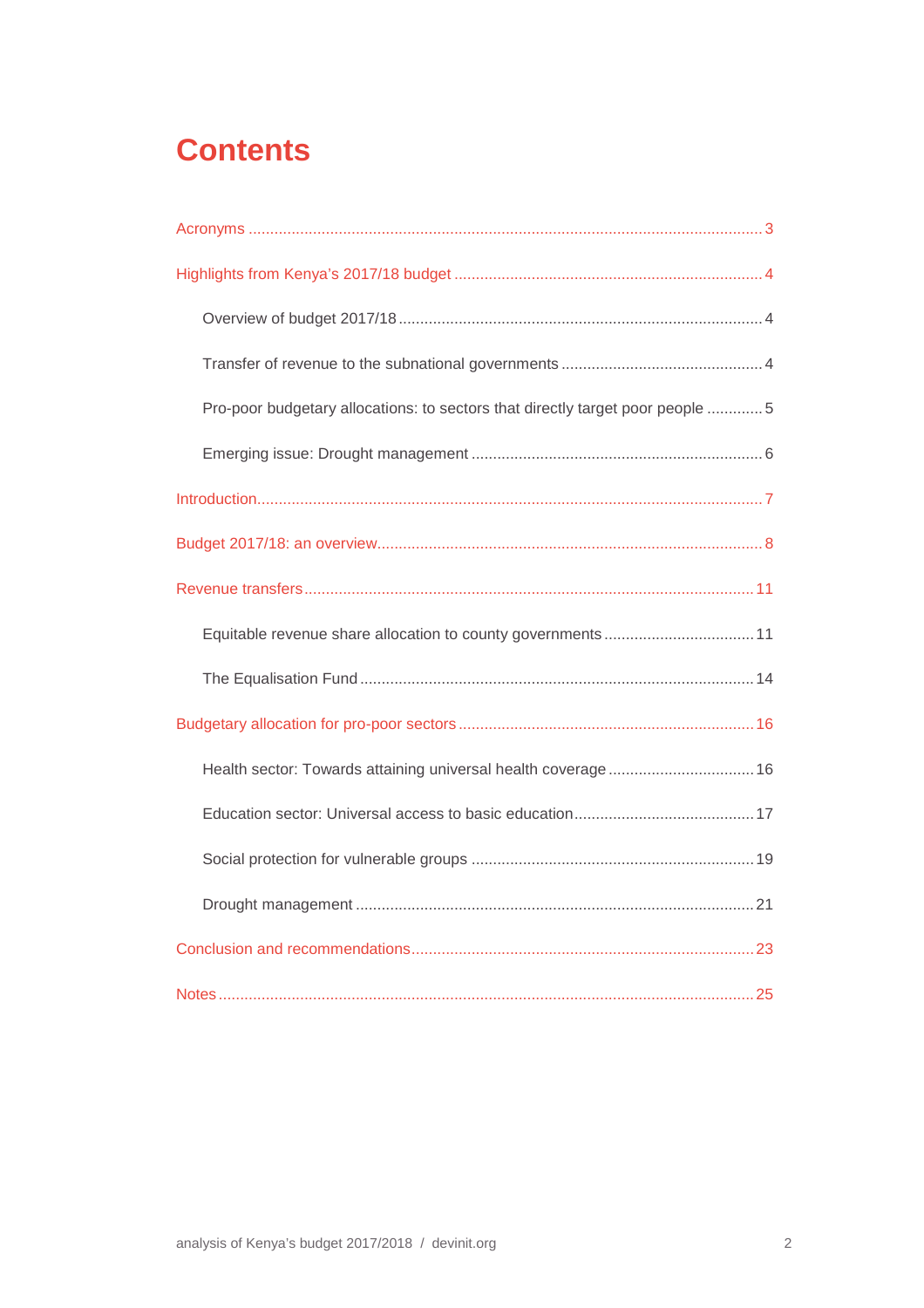# <span id="page-2-0"></span>**Acronyms**

| <b>ASAL</b> | Arid and semi-arid land               |
|-------------|---------------------------------------|
| <b>CRA</b>  | Commission on Revenue Allocation      |
| <b>EDE</b>  | <b>Ending Drought Emergencies</b>     |
| <b>GDP</b>  | Gross domestic product                |
| <b>HSNP</b> | Hunger Safety Net Programme           |
| Ksh         | Kenyan Shillings                      |
| <b>MTEF</b> | Medium Term Expenditure Framework     |
| <b>NDMA</b> | National Drought Management Authority |
| <b>NSNP</b> | National Safety Net Programme         |
| <b>SDG</b>  | Sustainable Development Goal          |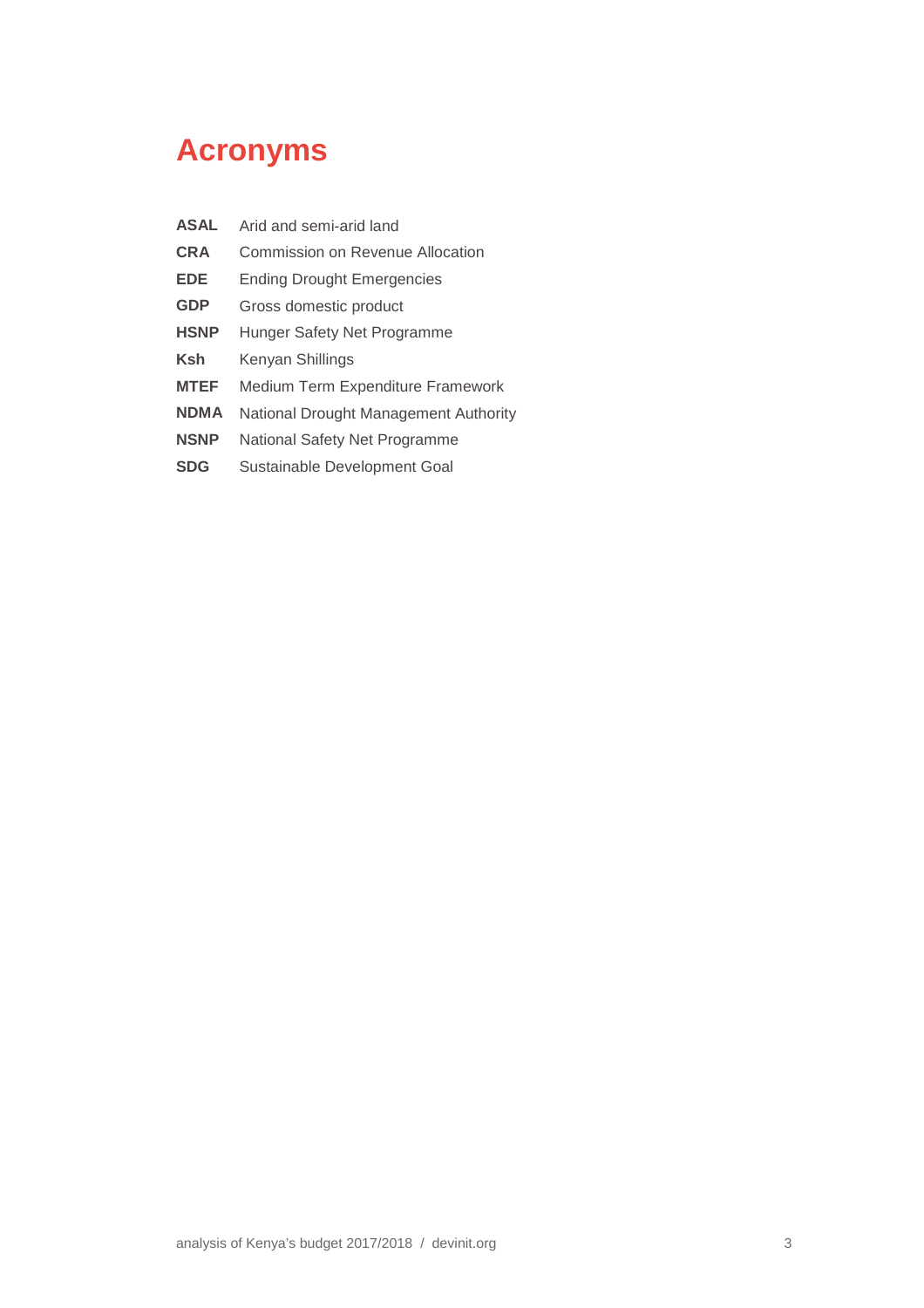# <span id="page-3-0"></span>**Highlights from Kenya's 2017/18 budget**

For a country with high levels of poverty and inequality, it is only reasonable to assess Kenya's budgetary allocations from a pro-poor angle. About 45.2% of Kenya's population lives below the poverty line and the richest 20% have 10 times the income of the poorest 20%. Levels of inequalities are evident among and within counties. As the Cabinet Secretary to the National Treasury prepares to read Kenya's national budget for 2017/18 in parliament on 30 March 2017, here is what we know so far from the budget documents released between September 2016 and February 2017. The highlights include an overview of the budget, revenue transfers and budgetary sectoral allocations for programmes targeting vulnerable groups.

#### <span id="page-3-1"></span>**Overview of budget 2017/18**

- The government plans to spend Kenyan Shillings (Ksh) 2.29 trillion. It aims to raise Ksh 1.7 trillion in revenues while projects grants are expected to increase by 14.3%. The overall budget deficit will amount to Ksh 524 billion.
- The country will be in a contractionary fiscal cycle as it plans to reduce fiscal deficit by 21.3% through cuts in overall development expenditure and an increase in estimated revenue.
- Development expenditure will amount to 27.9% of the overall estimated budget of Ksh 2.29 trillion; this is less than the minimum 30% threshold provided by law.
- Domestic sources will play a bigger role in 2017/18. They will finance most of the overall budget deficit (60.7%) and the development expenditure (58.7%). Moreover, the government plans to increase net domestic borrowing by 12.4% and this is likely to put pressure on the domestic market.
- Pressure to repay loans from commercial financing is greater in fiscal year<sup>[1](#page-24-1)</sup> 2017/18 where foreign repayment will increase by 242%, consistent with an earlier International Monetary Fund warning. This has a likely adverse effect on funds for basic services and infrastructure.

#### <span id="page-3-2"></span>**Transfer of revenue to the subnational governments**

- National government has allocated more than twice the constitutional requirement (15%) in equitable share to county governments for 2017/18. However, the huge variations in last audited revenues, the basis for the share, and projected revenues of the years between 2015/16 and 2017/18 leave the equitable share well below 20%.
- Money ring-fenced to counties as conditional grants to support implementation of the devolved system will increase by close to 50% in 2017/18 from the previous year. The biggest increase – up 97.5% from 2016/17 – is the Ksh 7.9 billion conditional grant that allows counties to maintain roads.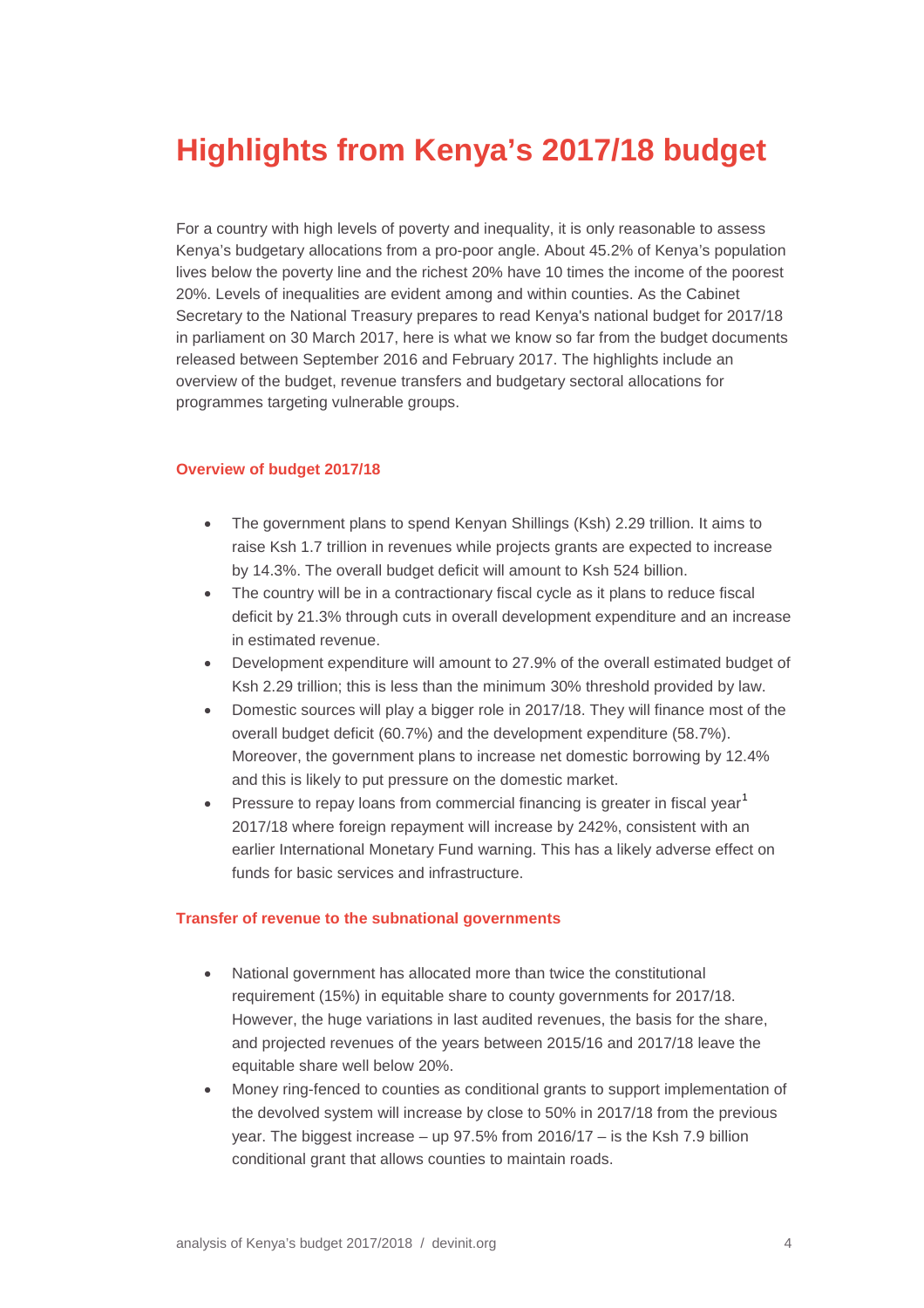• Despite being indicated in budget statements for the financial years 2015/16 and 2016/17 and launched on 11 March 2016, no disbursement of the Equalisation Fund has been made so far because the disbursement framework has not been finalised.

#### <span id="page-4-0"></span>**Pro-poor budgetary allocations: to sectors that directly target poor people**

#### Heath

- Free primary healthcare: no change in the Ksh 900 million allocations from the previous two financial years.
- Health insurance for older people and people with disabilities: Ksh 300 million allocated, which is lower than the Health Sector Working Group's recommendation of Ksh 500 million.
- Free maternal healthcare: no change in the Ksh 4.3 billion allocations of the two previous financial years; while the conditional grant, now special grant, of Ksh 3.4 billion has been reduced by Ksh 900 million from 2016/17.

#### **Education**

- Free primary school education: of the Ksh 21.8 billion allocated for primary education, 87.5% is earmarked for free primary education – more than the share in the primary education budget in 2016/17.
- Free day secondary school education: Ksh 34.7 billion allocated of which only 3.8% (Ksh 1.3 billion) is earmarked as capital expenditure while the rest is current expenditure.
- School health, nutrition and meals: School feeding programmes allocated Ksh 2.5 billion, which includes resources from donors and is a far cry from the Ksh 4.5 billion requirement.

#### Social protection

- Ksh 24.2 billion or 2% of overall 2017/18 budget is earmarked for social protection programmes, a 6% increase from the previous financial year.
- National Safety Net Programme will receive Ksh 20 billion for state cash transfer to more than 1 million households with older people, orphan and vulnerable children and people with disabilities.
- National Development Fund for Persons with Disabilities: the fund will be allocated Ksh 400 million – higher than 2016/17 by Ksh 100 million. This is 54% more than what has been recommended by the Medium Term Expenditure Framework for 2017/18.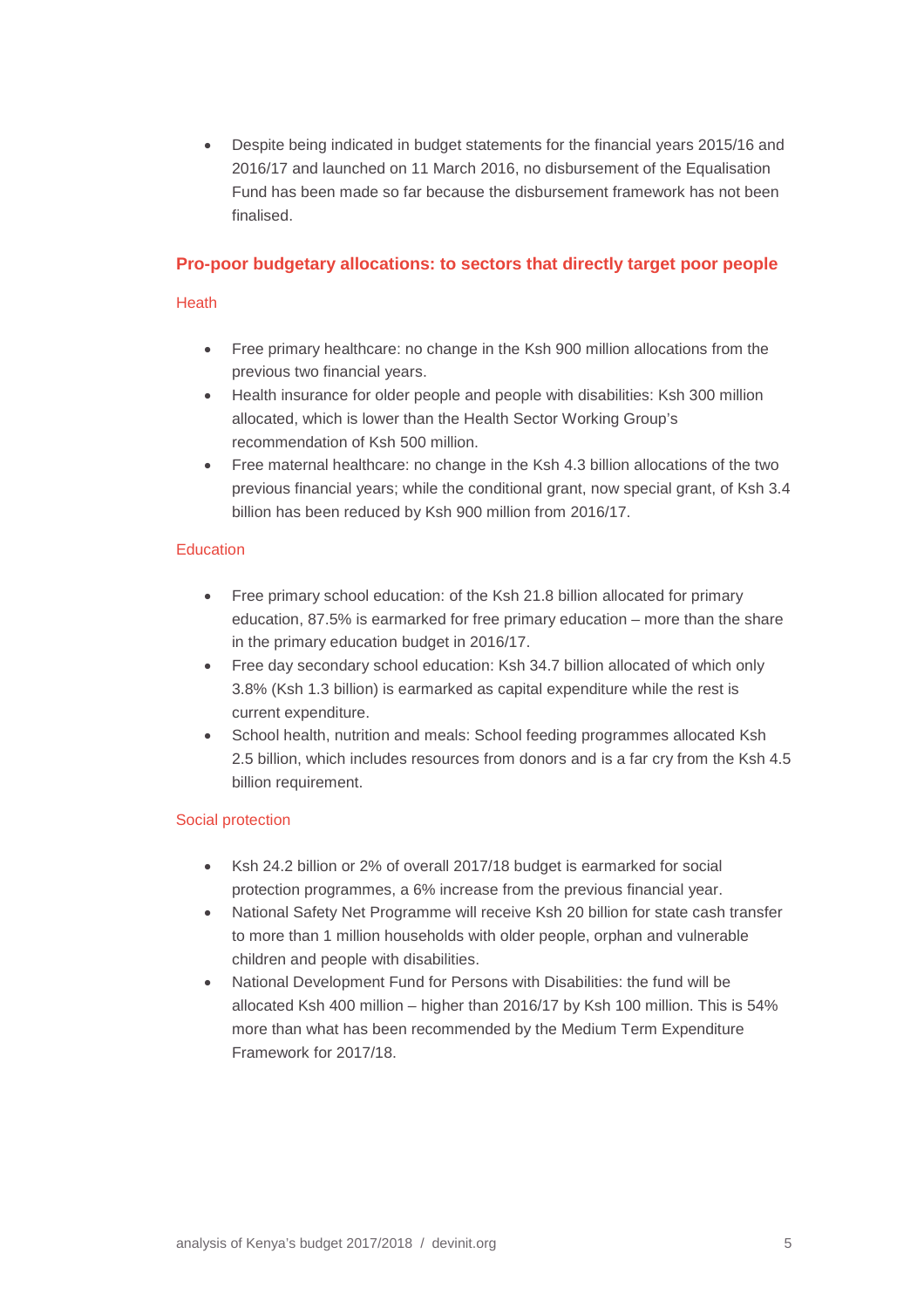#### <span id="page-5-0"></span>**Emerging issue: Drought management**

In February 2017, the government declared the current drought as a national disaster. So far, the drought has affected 2.7 million or 6.8% of Kenyans living in 23 of the 47 counties.

- Ksh 5.2 billion or three-quarters of the budget of the State Department for Special Programmes in 2017/18 is earmarked for drought management. This amount, however, is 11% less than that earmarked in 2016/17.
- The Hunger Safety Net Programme that supports 84,600 households in Mandera, Wajir, Marsabit and Turkana counties has been allocated Ksh 3.5 billion in the coming financial year.
- It is, however, difficult to identify the exact amount allocated to 'end drought emergency' from the budget documents since drought intervention measures are undertaken by various ministries, departments and agencies. Furthermore, there are often off-budgetary allocations and supplementary budget submissions.

Overall, the government has allocated more resources to pro-poor sectors in 2017/18 than in the previous two financial years.<sup>[2](#page-24-2)</sup> While this is a good move, it is not an indication that allocations are adequate, since some of the programme budget estimates are lower than the requirement as stated in sectoral Medium Term Expenditure Frameworks. Furthermore, greater allocations do not always mean sufficient spending performance, as some of the sectors have received adverse audit opinion in the latest Auditor General's report (2014/15) on disbursements and absorption.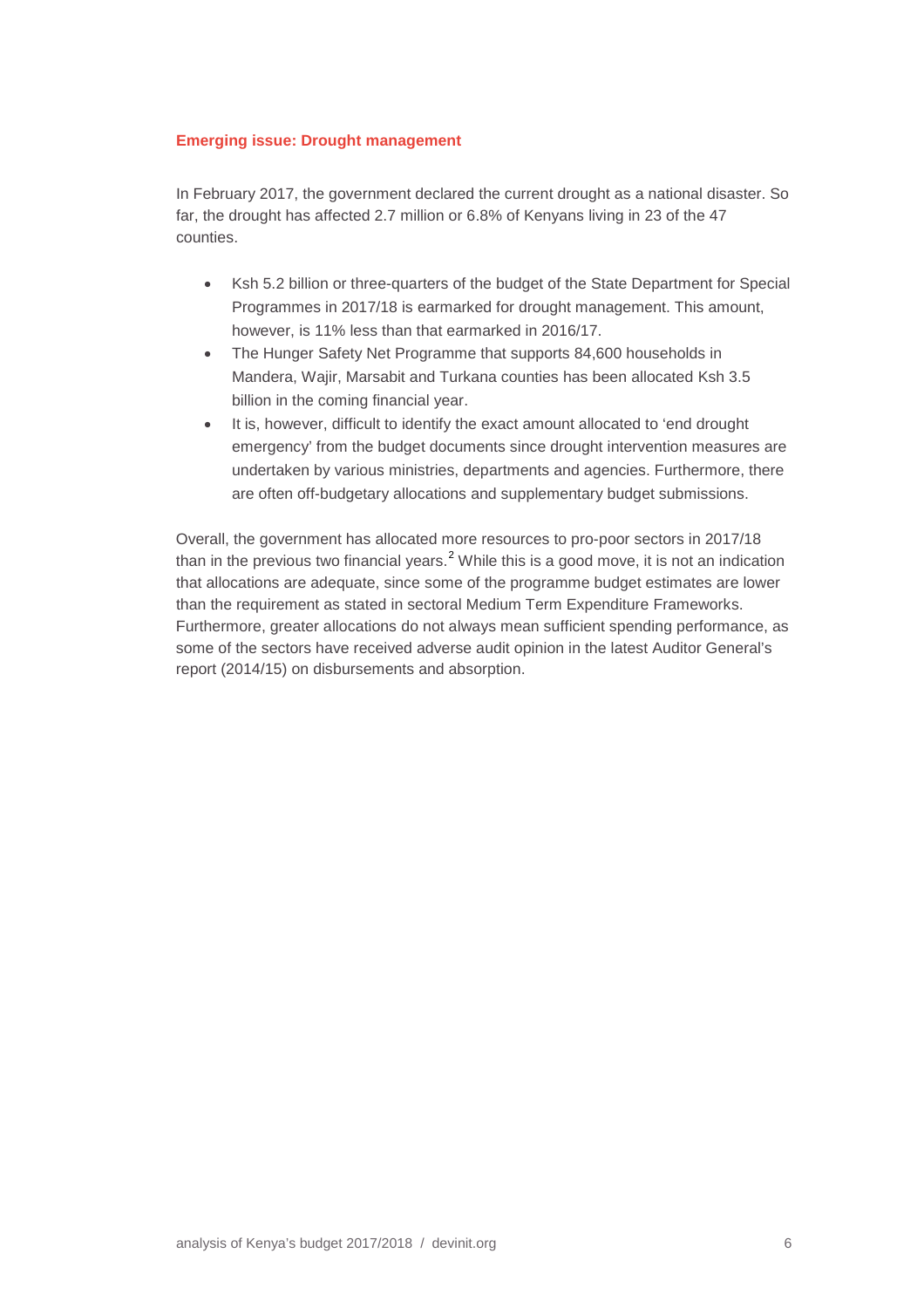# <span id="page-6-0"></span>**Introduction**

Resource transfers are crucial for countries like Kenya where there is high incidence of poverty and inequality among people, counties and within counties. About 45.2% of the country's population lives below the national poverty line.<sup>[3](#page-24-3)</sup> Kenya has the highest inequality rate in the region, where income share accruing to the lowest quintile is only [4](#page-24-4).8% of gross domestic product  $(GDP)<sup>4</sup>$  while the richest in the highest quintile have 10 times the income of the poorest 20%.<sup>[5](#page-24-5)</sup> Inequality and poverty levels vary among and within counties. People living in Turkana, for example, are 15 times less likely to have access to secondary education than those in Nairobi County. Even within counties, inequality persists. In a constituency in Kilifi County, Magarini, 84.5% of the population lives in poverty compared with only 39% in Rabai Constituency within the same county.<sup>[6](#page-24-6)</sup>

For this reason, we focus in this report on the redistribution of national resources aspects of the 2017/18 budget and budgetary allocation to sectors with programmes that target poor and vulnerable groups. We compare the 2017/18 budget with the previous two financial years, where appropriate, as well as against the country's Second Medium Term Plan (2013–2017), the five-year implementation plan of the long-term development policy Kenya Vision 2030, and relevant sector Medium Term Expenditure Framework (MTEF) reports.

The report is structured as follows: we begin with an overview of the 2017/18 budget by analysing the fiscal deficit and its financing: development expenditure and public debt. We assess budget transfers of national government's revenue through the Equalisation Fund, equitable share allocation and conditional grants to counties. We analyse sectoral budgetary allocation for pro-poor programmes in health, education, social protection. We also assess drought as an emerging issue and allocation to response management. We conclude with some recommendations.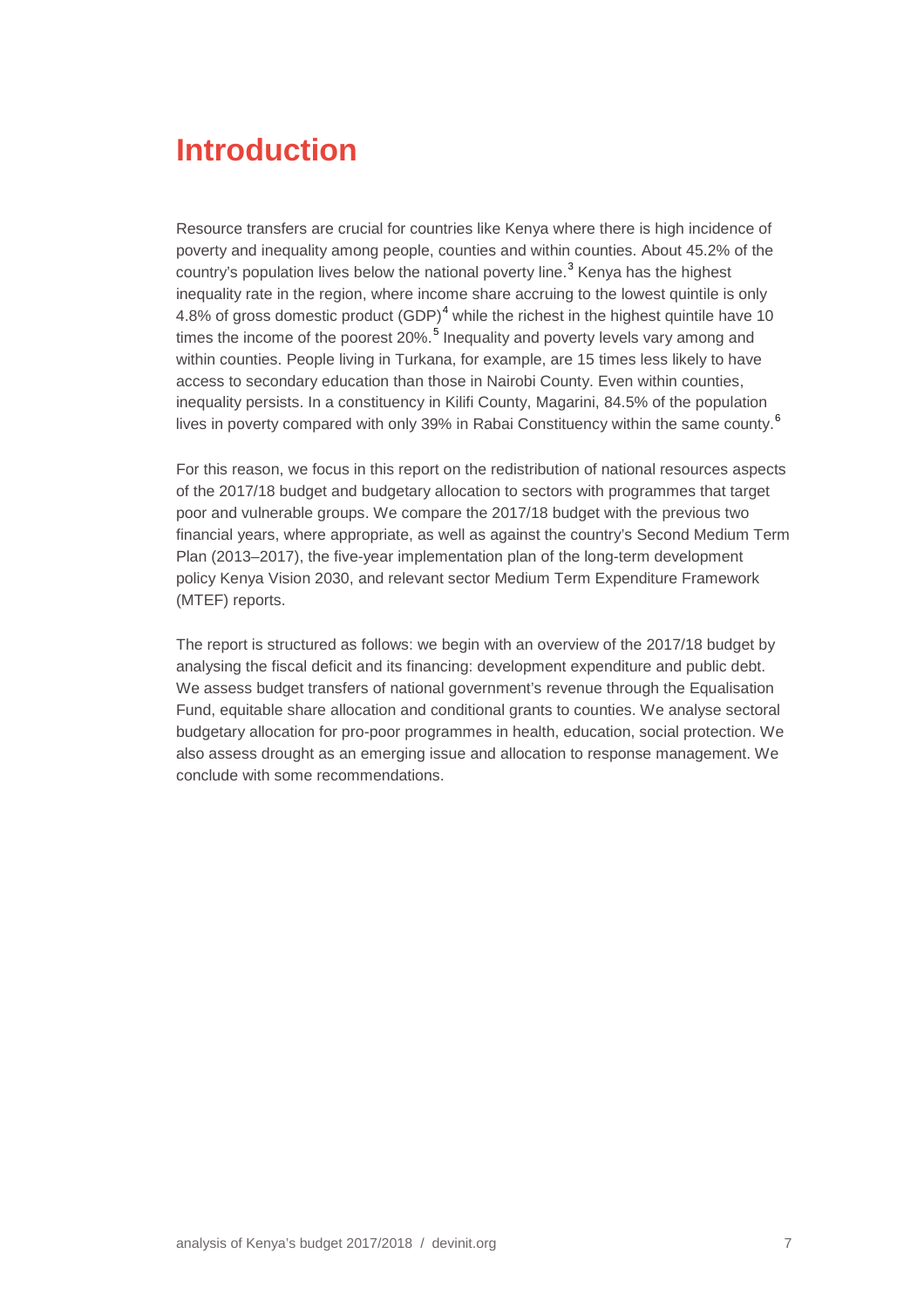# <span id="page-7-0"></span>**Budget 2017/18: an overview**

In 2017/18, the Government of Kenya plans to spend Ksh 2.29 trillion, or 27.6% of GDP. This amount is higher than the allocations in 2016/17 by 2.4%. Of this, the recurrent budget comprises 43.2%. Development expenditure will amount to 27.9% of the total budget, less than the minimum 30% threshold provided by the Public Finance Management Act 2012.<sup>[7](#page-24-7)</sup> Wages and salaries for the national government, excluding ministries, department and agencies, for 2017/18 amounts to Kenyan Shillings (Ksh) 365 billion<sup>[8](#page-24-8)</sup>, or 16.0% of total expenditure.

The government aims to raise Ksh 1.71 trillion, or 20.6% of GDP in revenue collection including both ordinary revenue and appropriation-in-aid in 2017/18. This amount represents a 12.5% increase in estimates from 2016/17. This projection rests on the ongoing tax policy and revenue administration reforms. [9](#page-24-9) The estimated increase in total revenue collection is underpinned by an improved estimation of ordinary revenue growth of 13.0% and projected growth in ministerial appropriation-in-aid by 7.8%. Furthermore, grants are projected to increase by 14.3%, specifically projects grants.

The overall budget deficit is expected to be Ksh 0.52 trillion, which is less 21.3% less than in 2016/17 despite an increase in total spending of 2.4%. This is partly due to a decline in development expenditure and a projected increase in revenue and projects grants.



**Figure 1: Kenya's budgets 2015/16–2017/18: Expenditure, revenue and deficit**

Source: DI based on figures in budget documents for financial years 2015/16 – 2017/18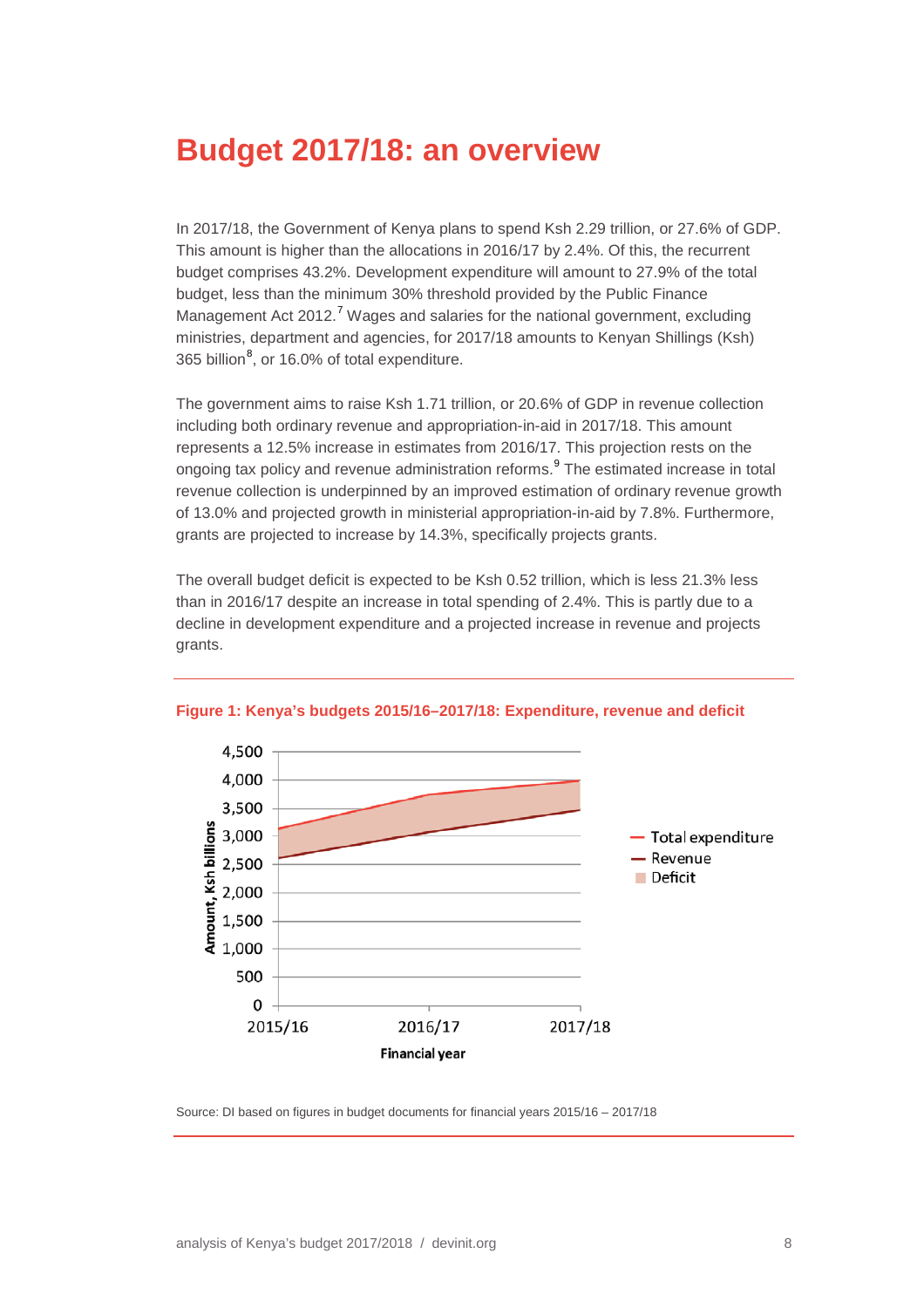#### Fiscal deficit financing

Unlike in previous financial years, the government plans to finance the overall budget deficit mainly through net domestic borrowing (60.7%) while the rest will be financed from net external borrowing (39.3%).





Source: DI based on figures in budget documents for financial years 2015/16 to 2017/18

#### Development expenditure financing

As well as fiscal deficit, domestic sources will also be the main financier of development expenditure in the next financial year. The year will see a decline in total development spending of 12.3% according to the 2017/18 Budget Policy Statement, as a result of lower absorption in development spending by ministries in 2016/17.<sup>[10](#page-24-10)</sup> The government plans to continue financing development expenditure mainly through domestic resources (58.7%), while the rest will be financed externally. This is slightly more than the 2016/17 domestic financing of development expenditure (56.8%).

#### Public debt

On average, Kenya's public debt has been growing by 23% a year between financial years 2012/13 and 2015/16. The total public debt as of June 2016 was Ksh 3.6 trillion with an apparent equal share of domestic debt (50.2%) and external debt (49.8%) in total public debt (Figure 3). Between 2012/13 and 2015/16, external debt grew yearly on average by 28% and domestic debt by 18%.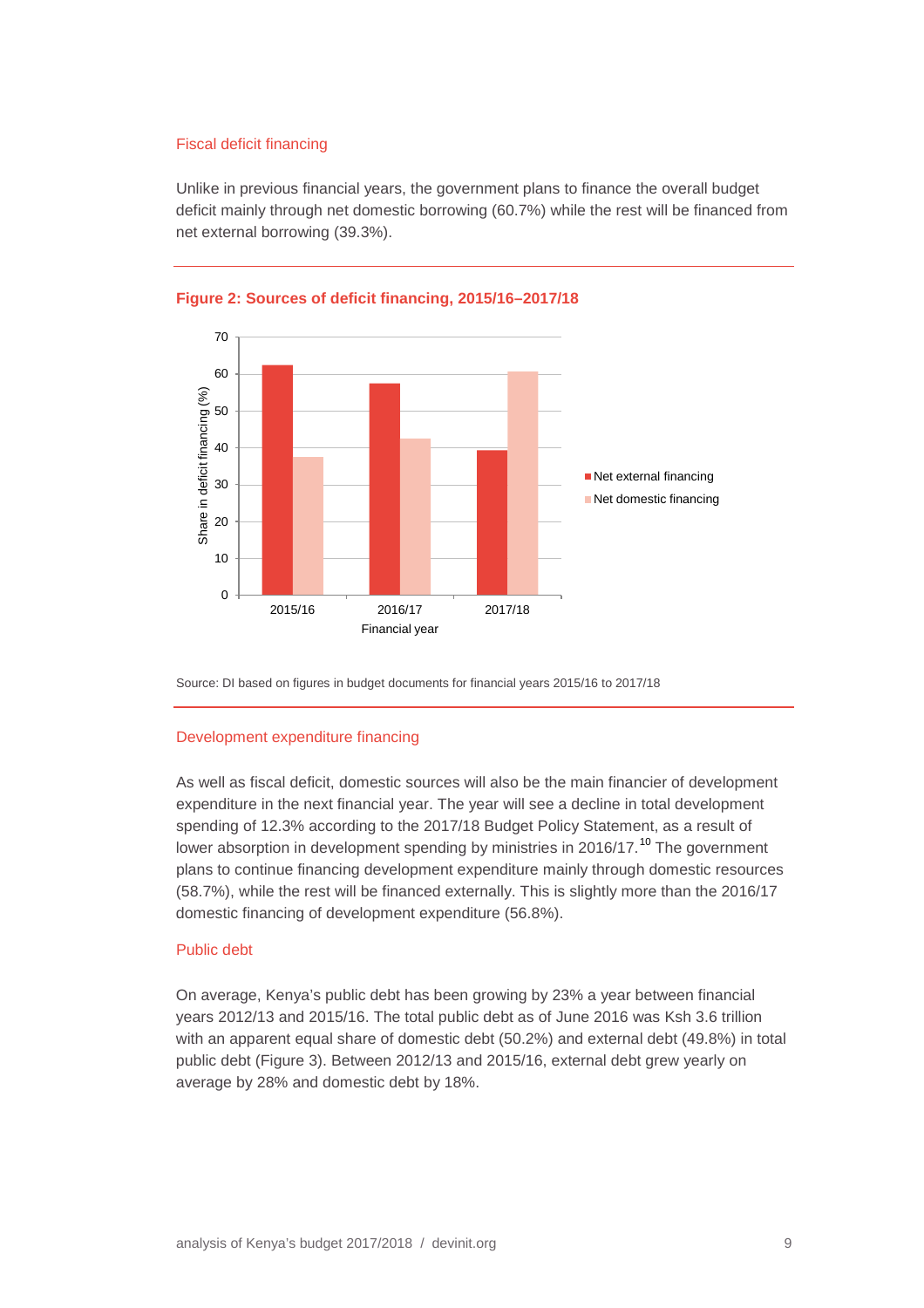

**Figure 3: Kenya's public debt by source, 2012/13–2015/16**

Source: DI based on Central Bank of Kenya's monthly public debt publication

This proportionate share, however, is likely to be tilted in favour of domestic debt as the government plans to increase net domestic borrowing by 12.4% and reduce its net external borrowing by 46.2%, compared with the 2016/17 budget.

The pressure to repay loans from commercial financing is greater in 2017/18 and will continue through 2018/19. These payments are for loans the country took in late 2015 and 2016 with shorter maturity dates. In October 2015, the country contracted a two-year Ksh 76 billion syndicated loan. This was planned to be a one-off operation to ease burden on the domestic market but in the 2017/18 budget external debt redemption schedule, the syndicated loan is indicated with longer maturities. The country will also pay African Export-Import Bank (Afreximbank) Ksh 21 billion, which it contracted to bailout Kenya Airways in 2016.

In terms of interest payments to external lenders, the budget document indicates that the country will pay the most to international investors of its debut international sovereign bond (Ksh 19 billion), Exim Bank of China (Ksh 16 billion) and against the Standard Chartered syndicated loan (Ksh 11 billion).

[The International Monetary Fund](https://www.imf.org/external/pubs/ft/dsa/pdf/2016/dsacr1685.pdf) had earlier warned that the government needed to manage commercial borrowing carefully to minimise the impact of repayment spikes.<sup>[11](#page-24-11)</sup> High debt repayment plans between 2017/18 and 2018/19 are, indeed, likely to have an adverse impact on poverty programmes by reducing funds for services and infrastructure.

In terms of performance, public debt expenditure received adverse opinion from the Auditor General in the latest report (2014/15) in terms of accountability.<sup>[12](#page-24-12)</sup> Despite a high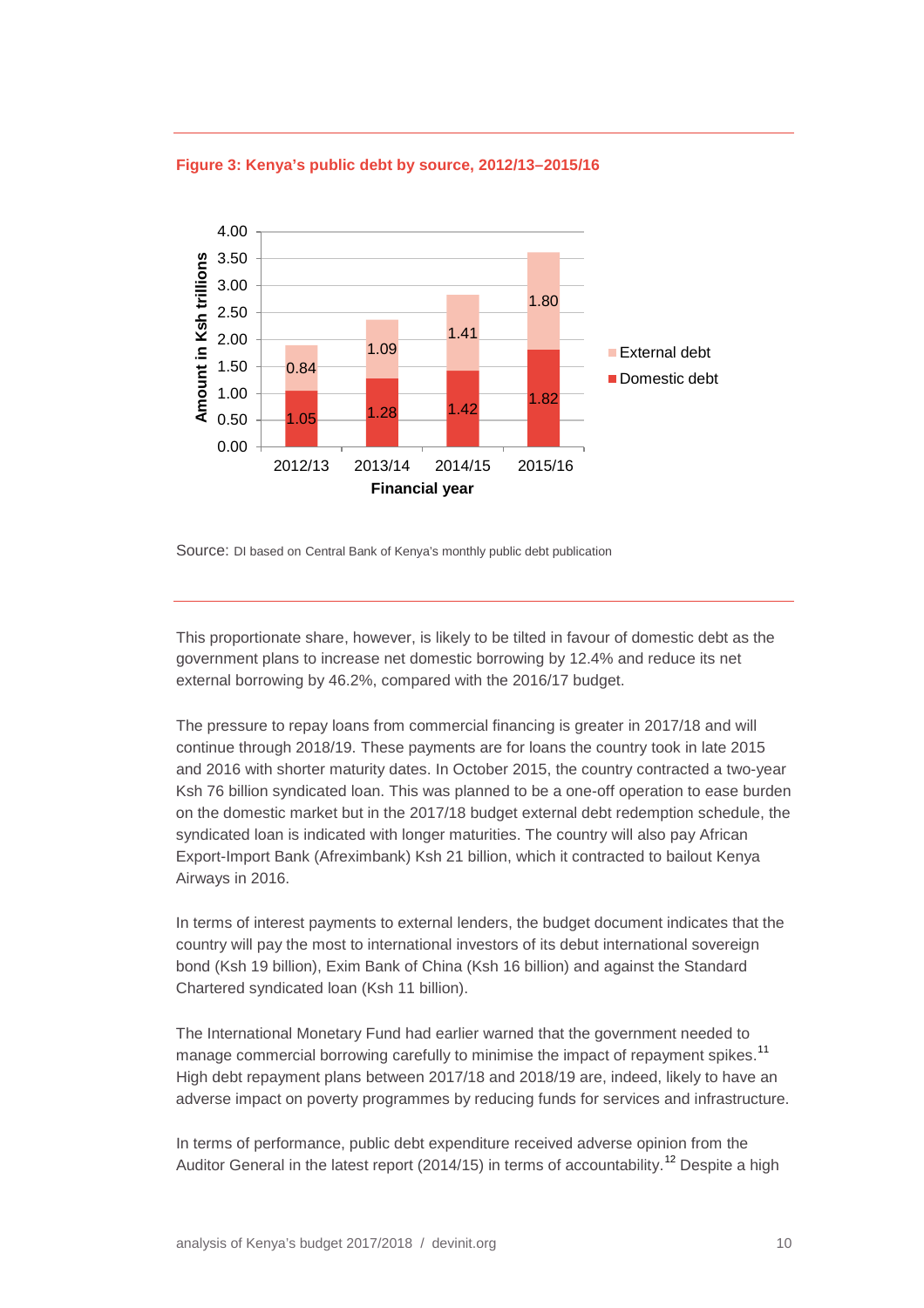absorption rate at 96.5%, the Auditor's report of 2014/15 indicated that Kenya's public debt statements show unexplained sources of funding while a certain amount of expenditure was incurred against National Assembly vote. In addition, the Auditor General stated it found inaccurate balances as well as omitted balances not reflected in the Sinking Fund or Central Bank of Kenya Public debt statement of 2014/15.

### <span id="page-10-0"></span>**Revenue transfers**

<span id="page-10-1"></span>In this section, we look at the redistribution of national resources to counties.

#### **Equitable revenue share allocation to county governments**

Article 203 (2) of the Constitution of Kenya,<sup>[13](#page-24-13)</sup> provides for the equitable allocation of revenue raised by the national government among county governments, which should not be less 15% of all revenue collected by the national government and calculated on the basis of the latest audited revenue accounts (Article 203(3)).

The national government has allocated more than twice the constitutional requirement for 2017/18 in equitable share. Trends show that the government has been allocating more than 30% of the revenue from the last audited year, 2013/14. For 2017/18, county governments' equitable share amounts to Ksh 291.1 billion, which represents increases by 7.9% and 15.2% from 2015/16 and 2016/17, respectively.

It is worth noting, however, that the revenue projected in 2017/18 is 82% higher than 2013/14 revenue. This effectively means that the equitable share would amount to only 17% had it been based on projected 2017/18 revenue. The huge variations in last audited revenues and projected revenues of respective years between 2015/16 and 2017/18 leave the equitable share well below 20% (Table 1).

| Year    | <b>Equitable Share</b><br>(in billions) | <b>Share in</b><br>recent audited<br>revenue (%) | <b>Share in projected</b><br>revenue in<br>respective<br>financial year (%) |
|---------|-----------------------------------------|--------------------------------------------------|-----------------------------------------------------------------------------|
| 2015/16 | 259.7                                   | $33.4*$                                          | 19.1                                                                        |
| 2016/17 | 280.3                                   | $30.0**$                                         | 18.7                                                                        |
| 2017/18 | 291.1                                   | $311**$                                          | 171                                                                         |

#### **Table 1: Equitable share and share in total revenue, 2015/16–2017/18**

Source: Budget summary documents of various years: \*based on audited revenue 2012/13; \*\*based on audited revenue 2013/14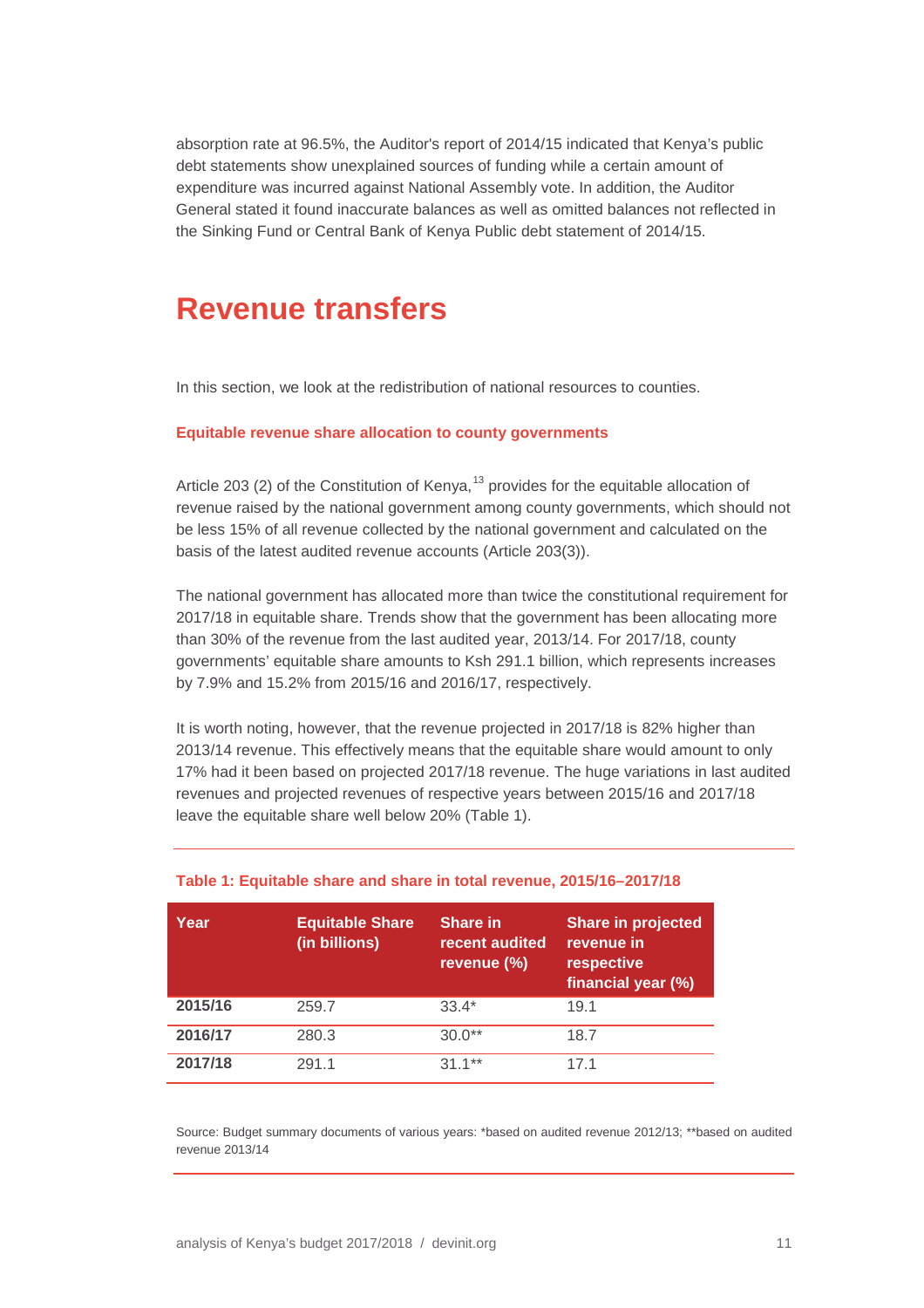The horizontal distribution of the equitable share will be based on the revised revenue sharing (second-generation) formula recommended by the Commission on Revenue Allocation (CRA) (2016) using parameters shown in Figure 4. The second-generation formula not only altered the weights attached to 'basic equal share' and 'poverty' but also introduced a new parameter 'development factors' to capture economic disparities and development needs of counties particularly on access to water, electricity and roads.<sup>[14](#page-24-14)</sup>



#### **Figure 4: Second-generation equitable share formula**

Source: Commission on Revenue Allocation/CRA

Some counties lose out by a huge margin while others gain due to changes in allocation ratio in 2017/18. The four poorest arid and semi-arid (ASAL) counties, Mandera, Turkana, Wajir and Garissa will see the most reduction in allocation, by 20%, 17%, 14% and 13%, respectively. The main reasons for these reductions are reduced weight attached to poverty levels and the nullification of population number estimates by the Kenya Bureau of Statistics.<sup>[15](#page-24-15)</sup> The big gainers from the change in allocation ratio include Mombasa whose allocation ratio has increased by 37% while Kwale (23%), Kilifi (16.4%) and Tana River (15.7%) will also expect a higher allocation compared with 2016/17.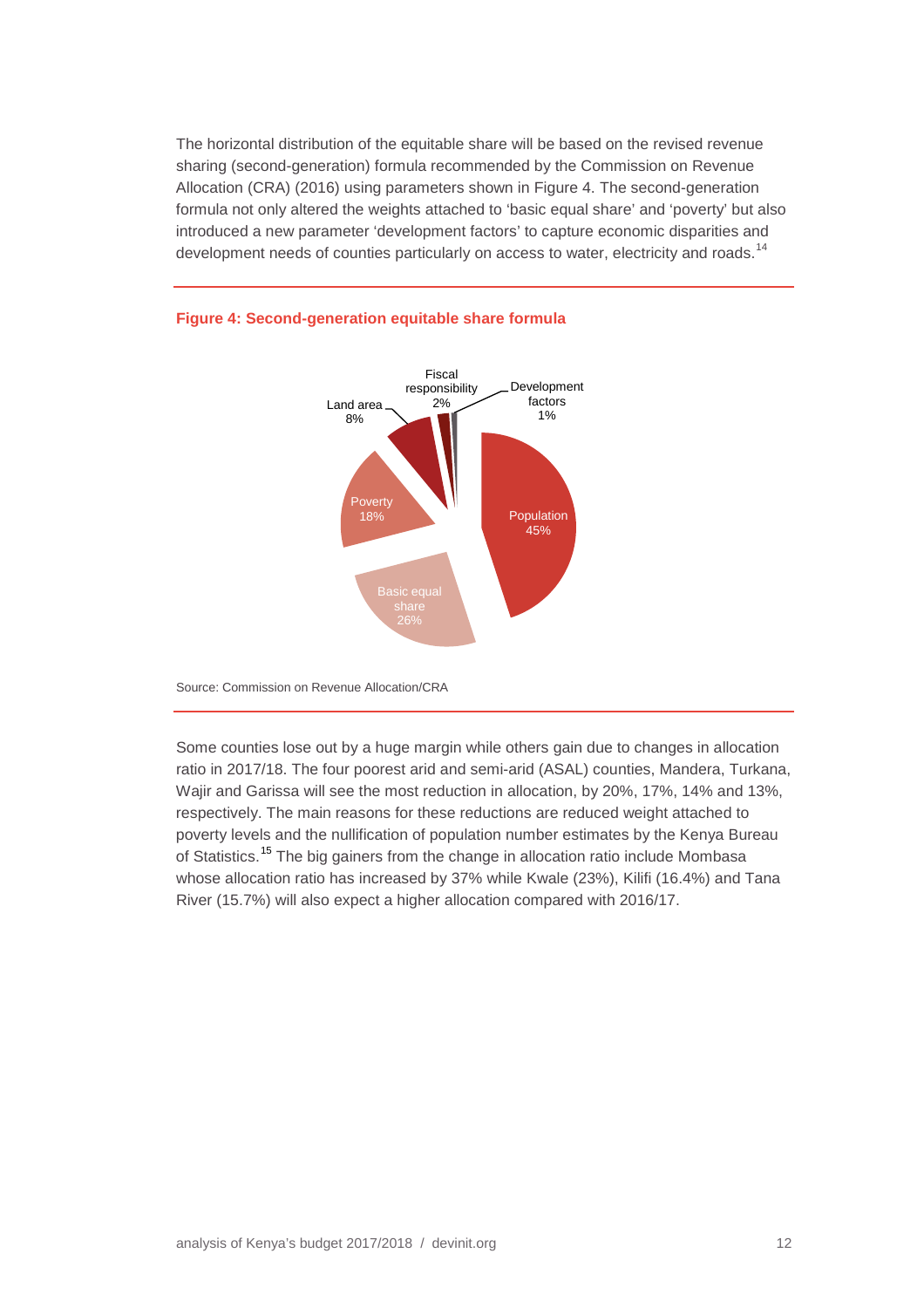

**Figure 5: Largest four losers and gainers from change in county allocation ratio between 2016/17 and 2017/18**

Source: DI based on 2017/18 budget policy statement

#### **Conditional grants**

In addition to the unconditional equitable share allocation, counties receive conditional allocations from the national government to support the implementation of devolution. Conditional grants to counties have increased by close to 50% in 2017/18 from the previous year. Donors have pledged more resources to support counties, and slightly more than half of the total Ksh 12.9 billion will come from the World Bank – majorly for supporting the Kenya Devolution Support Project – and the rest from other development partners (Table 2).

There will be no conditional allocation for free maternal healthcare, which had seen Ksh 4.3 billion and Ksh 4.1 billion released directly to counties in financial years 2015/16 and 2016/17, as it now becomes a special grant to the National Health Insurance Fund. According to the budget estimates, this arrangement aims to bring about efficiency by eliminating both intermediaries and double insurance claims by facilities. One of the biggest increases compared with 2016/17 is the Ksh 7.9 billion conditional grant that allows counties to maintain their roads. The increase in road maintenance fuel levy fund estimates, which is 15% of projected 2017/18 collections by the Kenya Roads Board, will further increase if the Treasury adopts CRA's recommendation of 25% instead of 15% of fuel levy collected.<sup>[16](#page-24-16)</sup> Another gainer in this financial year's conditional grant is Level 5 hospitals, whose allocation has increased by 5% from 2016/17 and close to 17% from 2015/16.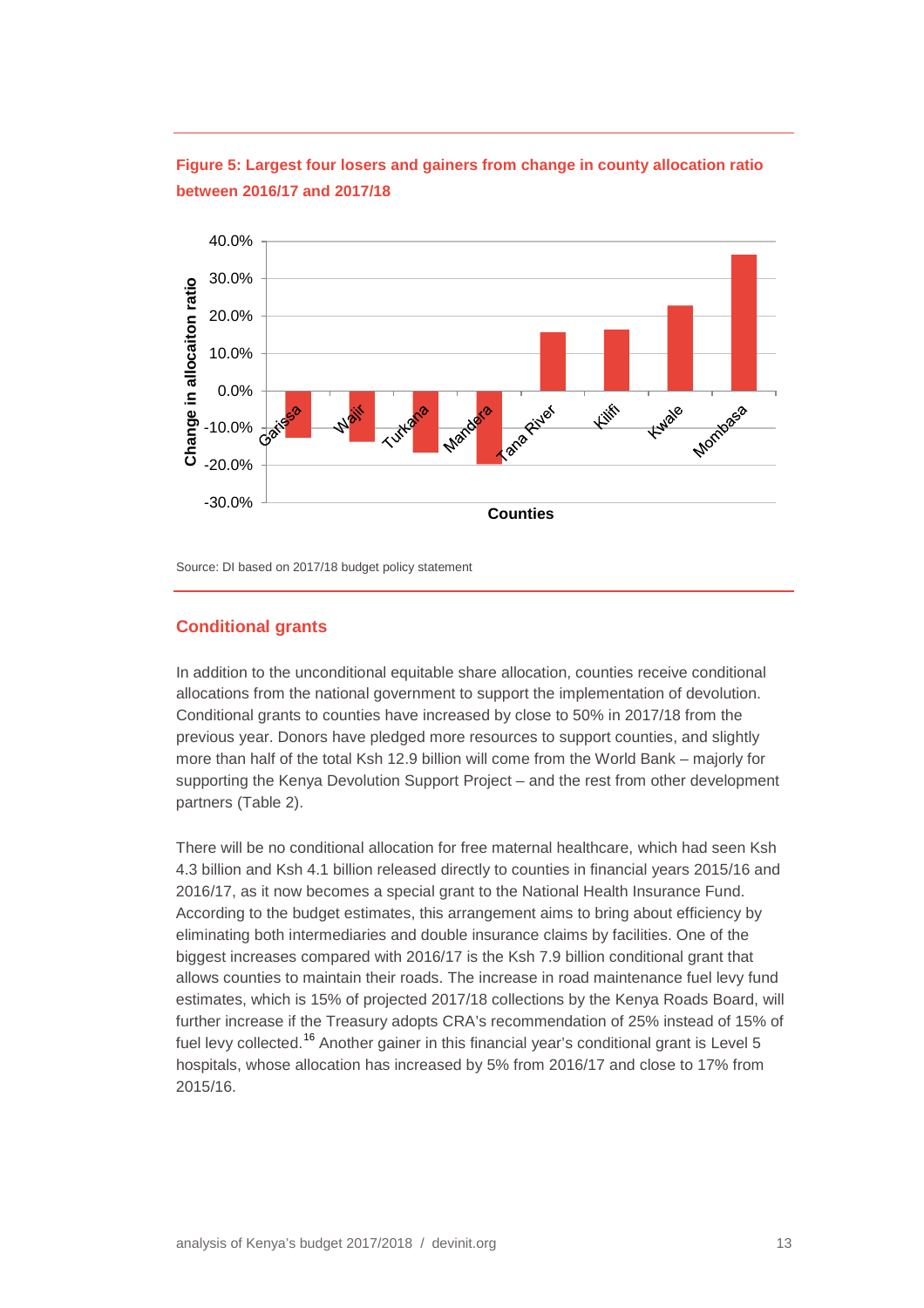| <b>Type of</b><br>conditional<br>grants                            | 2015/16                  | 2016/17        | 2017/18 | % change in<br><b>allocation</b><br>$(2016/17 -$<br>2017/18 |
|--------------------------------------------------------------------|--------------------------|----------------|---------|-------------------------------------------------------------|
| Conditional grants<br>of which:                                    | 27.3                     | 21.9           | 32.6    | 49.9%                                                       |
| Free maternal<br>healthcare                                        | 4.3                      | 4.1            | 0.0     | $(100.0\%)$                                                 |
| Leasing medical<br>equipment                                       | 4.5                      | 5              | 4.5     | $(10.0\%)$                                                  |
| Level 5 hospitals                                                  | 3.6                      | $\overline{4}$ | 4.2     | 5.0%                                                        |
| Compensate<br>county health<br>facilities for user<br>fees forgone | 0.9                      | 0.9            | 0.9     | 0.0%                                                        |
| Road maintenance<br>fuel levy fund                                 | 3.3                      | 4              | 7.9     | 97.5%                                                       |
| Development<br>partners' loans and<br>grants                       | 10.7                     | 5.3            | 12.5    | 135.8%                                                      |
| Other                                                              | $\overline{\phantom{0}}$ | 1.4            | 2.6     |                                                             |

#### **Table 2: Conditional grants allocation, 2015/16–2017/18, Ksh billions**

Source: Budget summary documents between 2015/16 and 2017/18

Two additional conditional grants, indicated as 'other' in Table 2, have been added in the 2017/18 budget – allocation to finance rehabilitation of village polytechnics (Ksh 2 billion) and a conditional grant to supplement financing the construction of headquarters in five counties that do not have adequate office facilities (Ksh 0.6 billion).<sup>[17](#page-24-17)</sup>

The Division of Revenue Bill 2017 published by the National Assembly differs from the proposal submitted by the National Assembly, not unusually, on counties' equitable share and conditional allocations. According to the budget summary for 2017/18, the Treasury proposes Ksh 299 billion in equitable share and Ksh 13 billion in conditional allocations, more than what has been published by the National Assembly.

#### <span id="page-13-0"></span>**The Equalisation Fund**

The law requires the national government to set aside shareable revenue to county governments. To ensure quality of basic services in marginalised counties, Article 204 of the Constitution of Kenya obliges the national government to allocate 0.5% out of its most recent audited accounts of revenue received and approved by the National Assembly to the Equalisation Fund.<sup>[18](#page-24-18)</sup> The Fund is to be used by marginalised counties for basic delivery of services such as health facilities, water, roads and electricity to bring them to the level generally provided in other counties.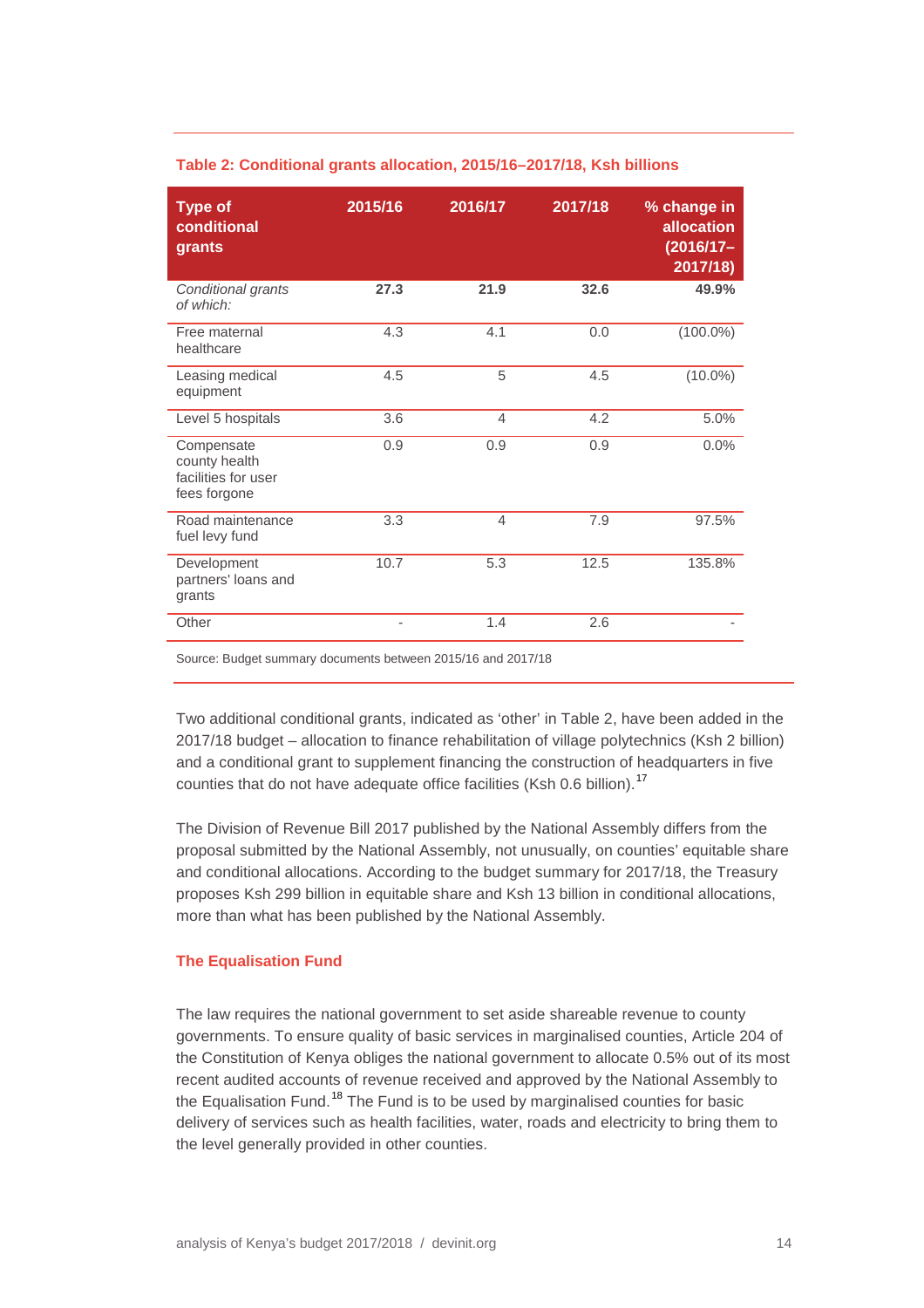Fourteen arid and semi-arid counties (which make up 30% of the country) are expected to benefit from the Equalisation Fund<sup>[19](#page-24-19)</sup> based on weighted parameters. The CRA developed these after an assessment on marginalisation and historical injustices, and based on county development indices. Half of the fund is to be shared equally among the 14 counties while the other half is to be shared based on poverty gap, education, health and infrastructure parameters. According to the National Treasury, the total entitlement to the Equalisation Fund between [20](#page-24-20)11/12 and 2016/17 amounted to Ksh 20 billion.<sup>20</sup>

To cater for the backlog as well as allocate for 2015/16,<sup>[21](#page-24-21)</sup> the government allocated Ksh 6 billion to the Equalisation Fund above the minimum constitutional requirement. For the next financial year, the Government of Kenya plans to allocate Ksh 7.7 billion (Table 3).

| <b>Financial</b><br><b>Most recent audited</b><br>revenues approved<br>year<br>by the National<br><b>Assembly</b> |           |                          | <b>Equalisation</b><br>Fund<br>entitlement<br>$(0.5\%)$ (Ksh | <b>Allocation of</b><br><b>Equalisation</b><br><b>Fund (Ksh</b><br>millions) |
|-------------------------------------------------------------------------------------------------------------------|-----------|--------------------------|--------------------------------------------------------------|------------------------------------------------------------------------------|
|                                                                                                                   | Base year | Amount (in<br><b>Ksh</b> | millions)                                                    |                                                                              |
|                                                                                                                   |           | millions)                |                                                              |                                                                              |
| 2011/12                                                                                                           | 2008/2009 | 468,152                  | 2,341                                                        | 0.00                                                                         |
| 2012/13                                                                                                           | 2009/2010 | 529,300                  | 2,647                                                        | 0.00                                                                         |
| 2013/14                                                                                                           | 2009/2010 | 529,300                  | 2,647                                                        | 0.00                                                                         |
| 2014/15                                                                                                           | 2012/2013 | 776,900                  | 3,885                                                        | 400                                                                          |
| 2015/16                                                                                                           | 2012/2013 | 776,900                  | 3,886                                                        | 6,000                                                                        |
| 2016/17                                                                                                           | 2013/2014 | 935,600                  | 4,678                                                        | 6,000                                                                        |
| 2017/2018*                                                                                                        | 2013/2014 | 935,600                  | 4,678                                                        | 7,700                                                                        |

#### **Table 3 Equalisation Fund total entitlement and allocation share**

Source: National Treasury, April 2016; \* Budget summary for 2017/18

Despite being indicated in the budget statements of the 2015/16 and 2016/17 financial years and launched on 11 March 2016, the government has not made any disbursements to the Equalisation Fund so far because the disbursement framework has not been finalised.<sup>[22](#page-24-22)</sup> The weighted parameters developed by the CRA has been criticised for failing to explain the selection of parameters. For instance, education has been included as a parameter even though it is not one of the sectors to benefit from the Fund. The weight assigned to poverty gap (16%) and the equal weight (28%) to each of infrastructure, health and education<sup>[23](#page-25-0)</sup> have also been criticised. Many, however, fault the delay in operationalisation of the Equalisation Fund on wrangles among politicians,<sup>[24](#page-25-1)</sup> particularly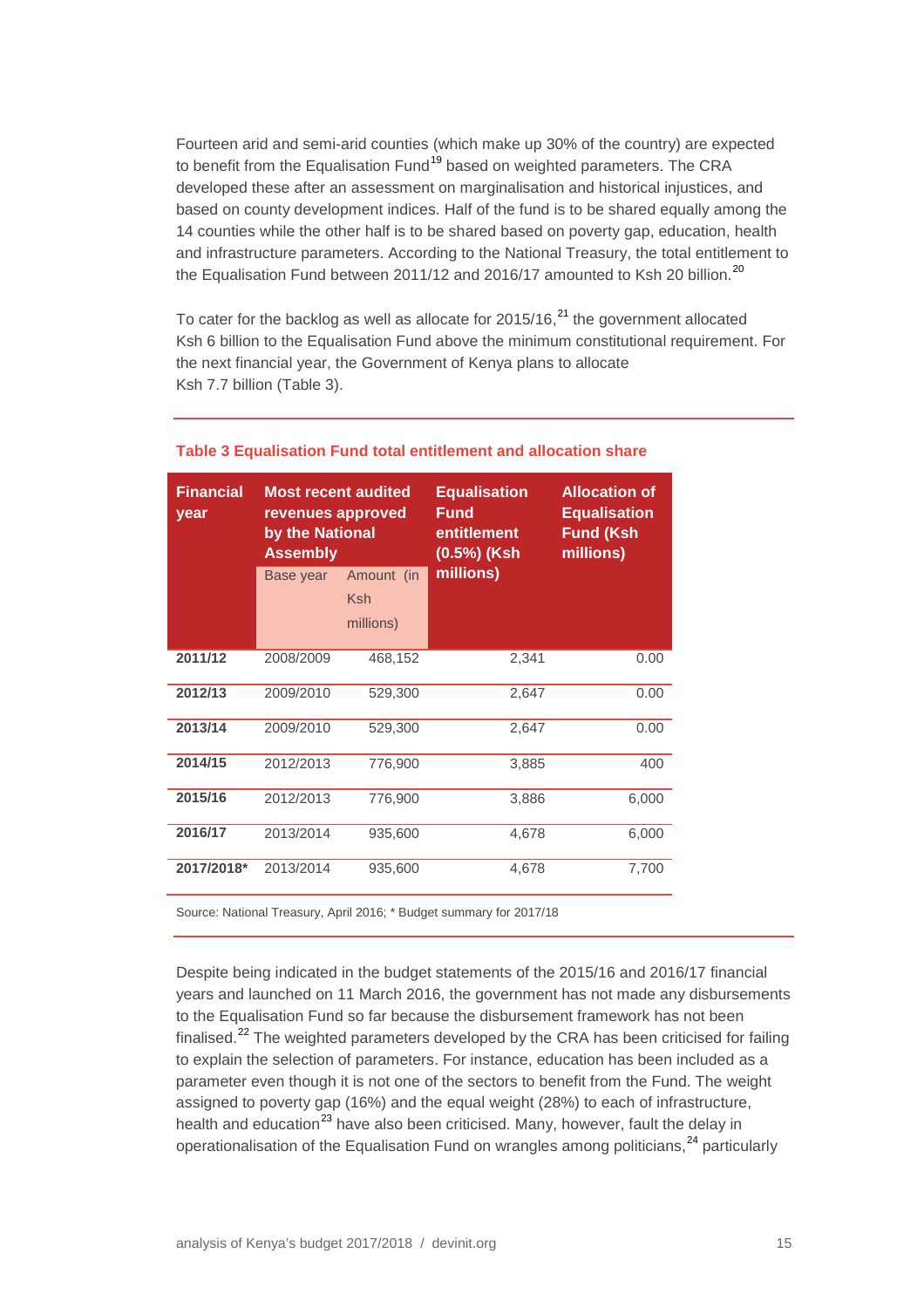on the mechanism of channelling the fund. There is no certainty for full disbursement in 2017/18 as it is contingent on parliamentary approval of the criteria developed by CRA.

### <span id="page-15-0"></span>**Budgetary allocation for pro-poor sectors**

In this section, we present analysis on sectoral allocations with programmes that directly target poor people. Under health sector allocation, we assess universal health coverage including free primary healthcare, health insurance for older people and people with disabilities, and free maternal healthcare. Under the education sector, we assess allocations to basic education, specifically free primary education; free day secondary education programmes; and school health, nutrition and meals. We have also analysed budgetary allocations to social protection, namely cash transfer to vulnerable groups, including orphans and vulnerable children, older people and people with disabilities. For the latter group, we also assessed budget estimates for the National Development Fund for Persons with Disabilities. Given the ongoing drought crisis, we have devoted a subsection to drought management focusing on the approach adopted by the Government of Kenya to end drought emergency.

#### <span id="page-15-1"></span>**Health sector: Towards attaining universal health coverage**

The Ministry of Health will receive Ksh 61.6 billion in 2017/18 – a 2% increase in allocation from the previous financial year. According to the latest Auditor General's report, the Ministry of Health has low absorption (63%) for its development budget, indicating that many of its development programmes were not implemented by the end of fiscal year 2014/15.

One of the government's medium-term priorities in the health sector is the scaling up of universal health coverage including free maternity health services, subsidies for poor and vulnerable groups and reducing out-of-pocket health expenditure.<sup>[25](#page-25-2)</sup>

About 80% of Kenyans do not have access to any sort of health insurance.<sup>[26](#page-25-3)</sup> Kenya's Vision 2030 identifies the National Health Insurance Scheme as its health sector flagship project to promote equity in healthcare financing. The Health Bill, 2016, requires the health department to ensure progressive financial access to universal health coverage. This is in line with the Sustainable Development Goals (SDGs). Goal 3 urges countries to achieve universal health coverage by 2030 including 'financial risk protection, access to quality essential health-care services and access to safe, effective, quality and affordable essential medicines and vaccines for all'.

*Free primary healthcare*: To facilitate universal health coverage, the Government of Kenya removed user fees in dispensaries and health centres at the beginning of 2013/14. There is no change in the Ksh 900 million allocations, from the previous two financial years, that will be disbursed to all counties as a refund for foregone user fees from 40,000 Kenyans. This amount is expected to increase to Ksh 1 billion by 2018/19.<sup>[27](#page-25-4)</sup>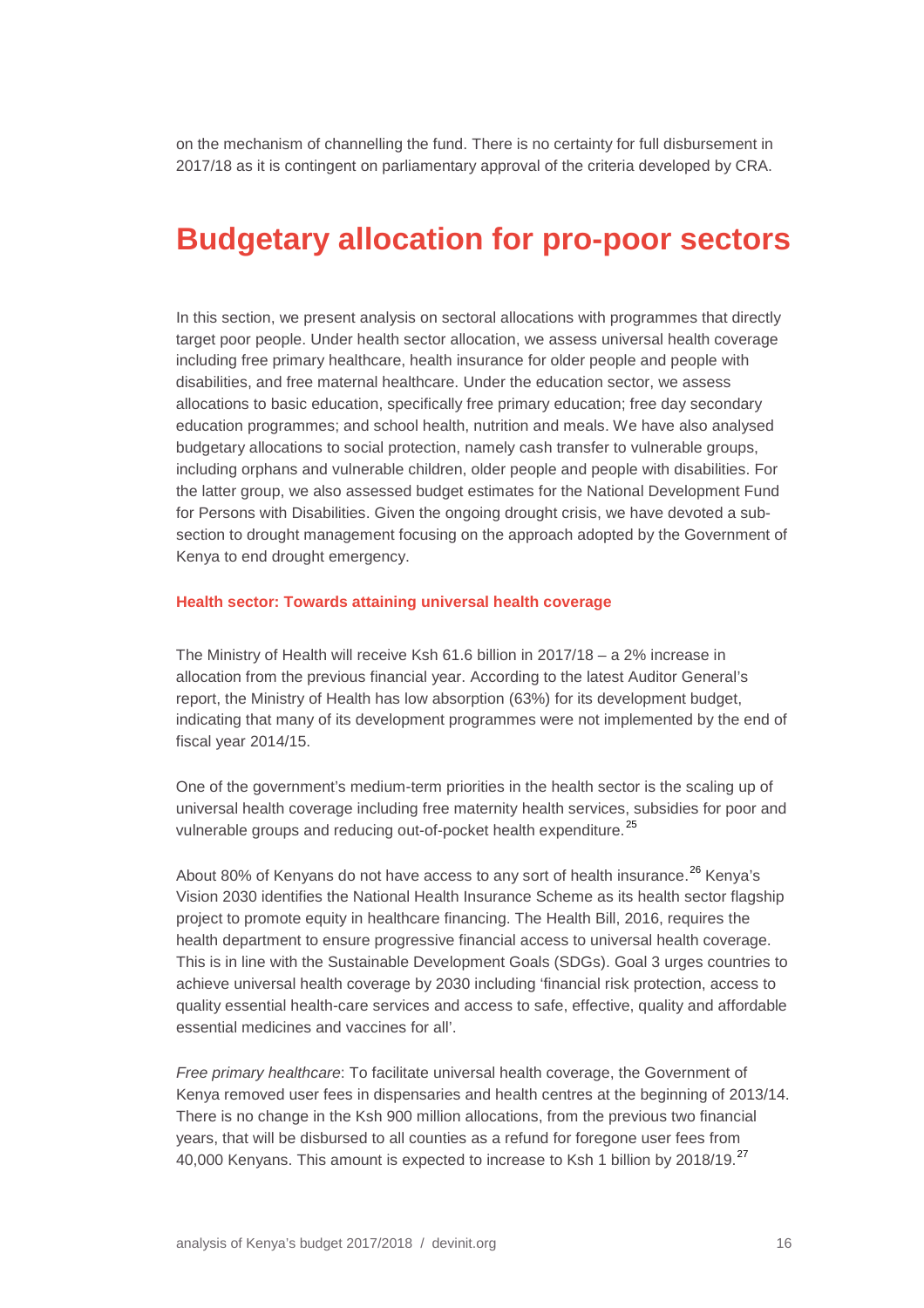*Health insurance for older people and people with disabilities*: the 2017/18 budget allocates Ksh 300 million for health insurance subsidy programme for older people and disabled people, which is lower than the Health Sector Working Group's recommendation in its 2016 report that indicated the Ministry would require Ksh 500 million to continue providing health insurance for 219,000 older people and people with disabilities.

*Free maternal healthcare*: The number of mothers delivering in public health facilities increased by 48% between 2013 and 2016, attributed mainly to the free maternal services programme in the country.<sup>[28](#page-25-5)</sup> Delivery uptake is reported to be 77% in 2015/16, an 8% increase from 2013/14. Maternal mortality has reduced from 488 to 350 per 100,000 live births between 2008 and 2014. The country plans to bring down the maternal mortality ratio to 150 per 100,000 live births by 2017/18. It is unclear how this target will be achieved in the coming financial year when allocation to free maternal health services continues to be the same amount as the previous two financial years (Ksh 4.3 billion) and more so when the conditional grant, now special grant,<sup>[29](#page-25-6)</sup> is lowered to Ksh 3.4 billion from 4.3 billion in 2016/17, a reduction of Ksh 900 million.

#### <span id="page-16-0"></span>**Education sector: Universal access to basic education**

On average, free primary education and free day secondary education take up 83% and 96% of the total budget of primary and secondary education programmes respectively. Half of the total budget for the State Department for Basic Education has been allocated to free day secondary education between 2015/16 and 2017/18.

Free and compulsory basic education is the right of every Kenyan. The country has free primary education and free day secondary education programmes designed to increase universal access to basic education. The programmes are critical in achieving SDG 4 – inclusivity in learning opportunities. The State Department for Basic Education, which is responsible for the management of primary and secondary education institutions among others, has been allocated Ksh 67.1 billion for the period. The budget absorption capacity of the department stood at 79% for development expenditure due to inadequate facilities and infrastructure. This may have an adverse impact on the quality of education for Kenyans.<sup>[30](#page-25-7)</sup>

*Free primary school education*: Kenya reintroduced free primary education in 2003<sup>[31](#page-25-8)</sup> for 7,160,000 pupils.<sup>[32](#page-25-9)</sup> Since then, there has been a 24% increase, with 8,879,685 pupils enrolled in 21,953 schools by mid-March 2017.<sup>[33](#page-25-10)</sup> The government aims to reach 9.2 million pupils in 2017/18. Of the total Ksh 21.8 billion allocated for primary education, 87.5% is earmarked for free primary education, which is more than the share in total primary education budgets in 2016/17.<sup>[34](#page-25-11)</sup> Of the total Ksh 39.5 billion spending planned for secondary education, 96.6% will be allocated to free day secondary education. According to the Education Sector Working Group Report 2016, the gross enrolment rate in Kenya is above 100%.

For 2017/18, the share of free primary education in the total primary education programme's budget has increased by 6% from the previous financial year; whereas its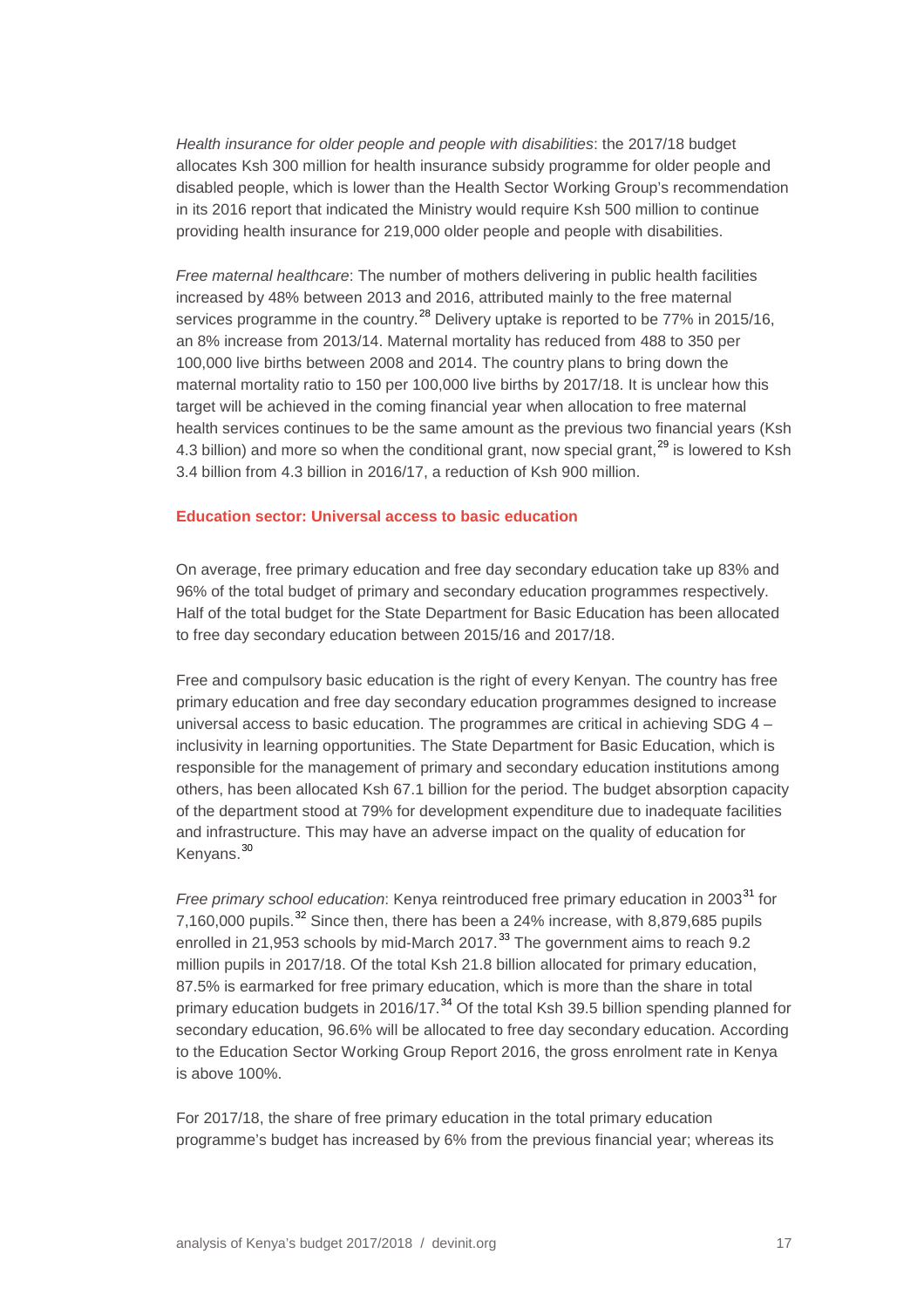share of the total budget for the State Department of Basic Education remains at 28% in 2017/18 (Table 4).

*Free day secondary education*: To make secondary education affordable to most Kenyans, the government has financed the tuition cost and subsidised operation costs in public secondary schools since 2008. The Education Sector Working Group report 2016, however, acknowledges that its expansion has not been adequate compared with primary education expansion. Gross enrolment rate for secondary education was at 63.3% in 2015. As of mid-March 2017, about 2,496,7[35](#page-25-12) students were enrolled in 8,361 schools.<sup>35</sup> The government targets gross enrolment of 2,778,787 pupils (an 11.3% increase), by 2017/18. Of the total Ksh 34.7 billion allocated for free day secondary education, only Ksh 1.3 billion or 3.8% is earmarked as capital expenditure, with the rest as current expenditure.

|                  | Share in respective programme<br>budget |                                    |                                             | <b>Share in State Department for Basic</b><br><b>Education budget</b> |                                    |                                             |
|------------------|-----------------------------------------|------------------------------------|---------------------------------------------|-----------------------------------------------------------------------|------------------------------------|---------------------------------------------|
|                  | Free primary<br>education               | Free day<br>secondary<br>education | School<br>health,<br>nutrition<br>and meals | Free primary<br>education                                             | Free day<br>secondary<br>education | School<br>health,<br>nutrition<br>and meals |
| 2015/16          | 80%                                     | 96%                                | 7%                                          | 27%                                                                   | 49%                                | 2%                                          |
| 2016/17          | 81%                                     | 97%                                | 7%                                          | 28%                                                                   | 50%                                | 4%                                          |
| 2017/18          | 87%                                     | 97%                                | 5%                                          | 28%                                                                   | 52%                                | 2%                                          |
| Average<br>share | 83%                                     | 96%                                | 6%                                          | 28%                                                                   | 50%                                | 3%                                          |

#### **Table 4: Share of free primary education, free day secondary education and school feeding programmes in programme and State Department budgets**

Source: Budget documents between 2015/16 and 2017/18 and Education Sector Working Group Report 2016

Note: Free primary education and school health, nutrition and meals fall under the broader 'Primary Education' programme while free day secondary education is under the 'Secondary Education' programme.

*School health, nutrition and meals*: ASAL urban slums and other pockets of poverty benefit from the Kenya school health, nutrition and meals programme. Under the Home Grown School Meals initiative and Regular School Meal Programme, the number of children provided with a midday meal in ASAL and pockets of poverty regions stood at 1.6 million primary and pre-primary students by 2015/16; while 6 million school-going children were de-wormed during the same period. The School Health and Nutrition Programme, however, is reported to be limited in its scope and, according to the sector Working Group report, worsened by the prolonged drought. The programme is mainly supported by donors.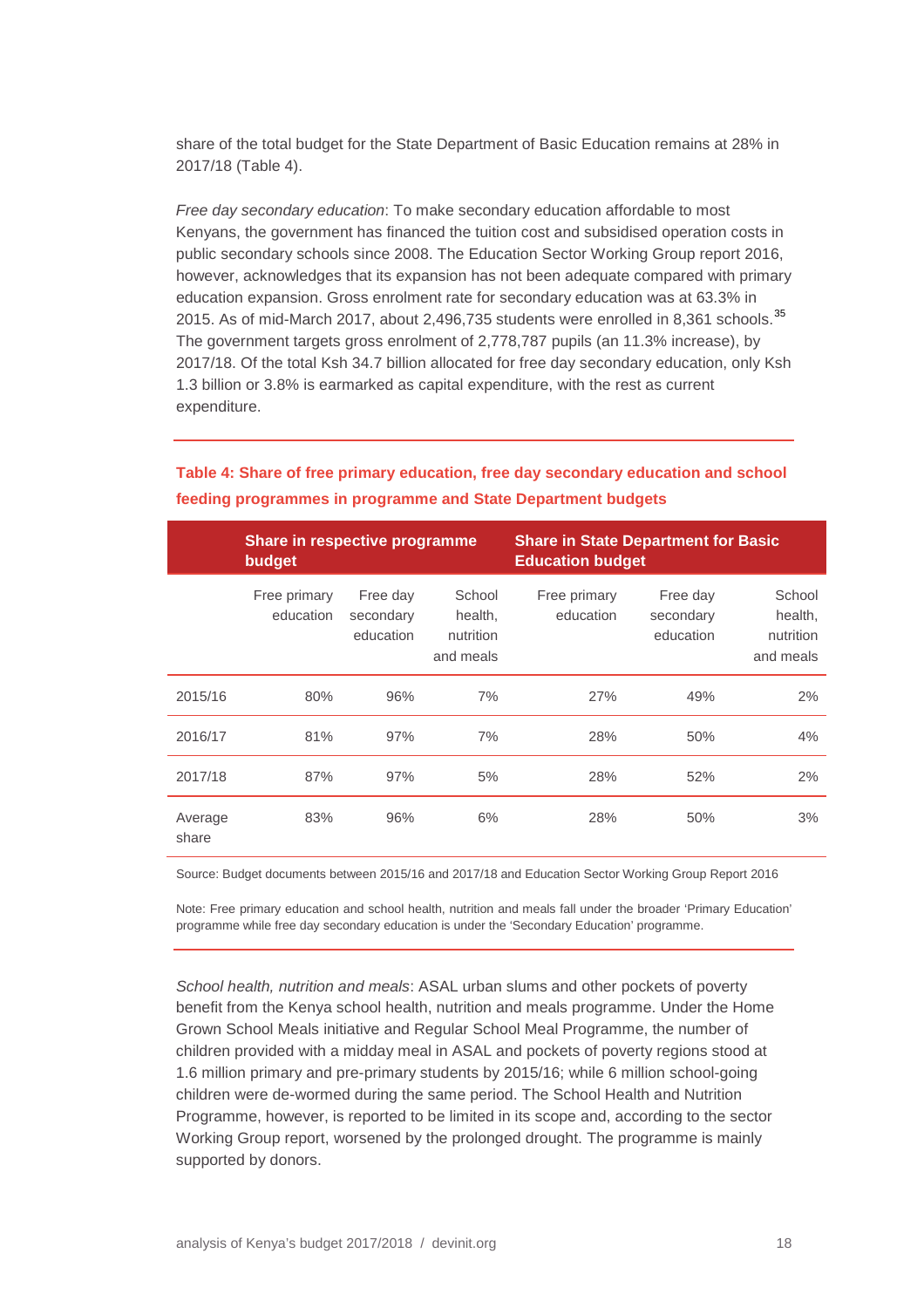Of total Ksh 1.0 billion allocated for school health, nutrition and meals, the programmebased budget indicates that 100% will be for current expenditure while no resource will be allocated for capital expenditure starting from 2017/18. No explanation has been forwarded by available budget documents despite the latest sector Working Group's report (2016), indicating capital expenditure estimates up to 2019/20. Treasury summary budget estimates indicate an allocation of Ksh 2.5 billion for school feeding programmes, which also includes resources from donors, but this amount is a far cry from the Ksh 4.5 billion amount requirement indicated in the sector's Second Medium Term Plan (2013– 2017).

#### <span id="page-18-0"></span>**Social protection for vulnerable groups**

Of the overall 2017/18 budget, 2% is earmarked for social protection programmes. Budgetary allocation to the State Department for Social Protection is Ksh 24.2 billion, that is a steady increase of 68% since 2013/14. This is attributed to scale up of the three components of its National Safety Net cash transfer programmes to older people, orphans and vulnerable children and people with disabilities. Since its establishment in September 2013, the National Safety Net Programme (NSNP) managed to increase the number of beneficiaries supported through cash transfers by 89%, 40% and 72% of households with older people, orphans and vulnerable children and people with disabilities, respectively, between financial years 2013/14 and 2016/17 (Figure 6). As of 2016, actual beneficiaries included 310,000 older people, 353,000 households with orphans and vulnerable children and 47,000 households with people with disabilities.



#### **Figure 6: NSNP beneficiary households, 2013/14–2017/18**

Source: DI based on figures from Social Protection sector Working Group report 2016

The 2017/18 budget for social protection has seen a 6% increase from the previous financial year; while allocation to the NSNP, which takes about 82% of the total budget for social protection, has increased by 5%. Allocation for the NSNP for 2017/18 stands at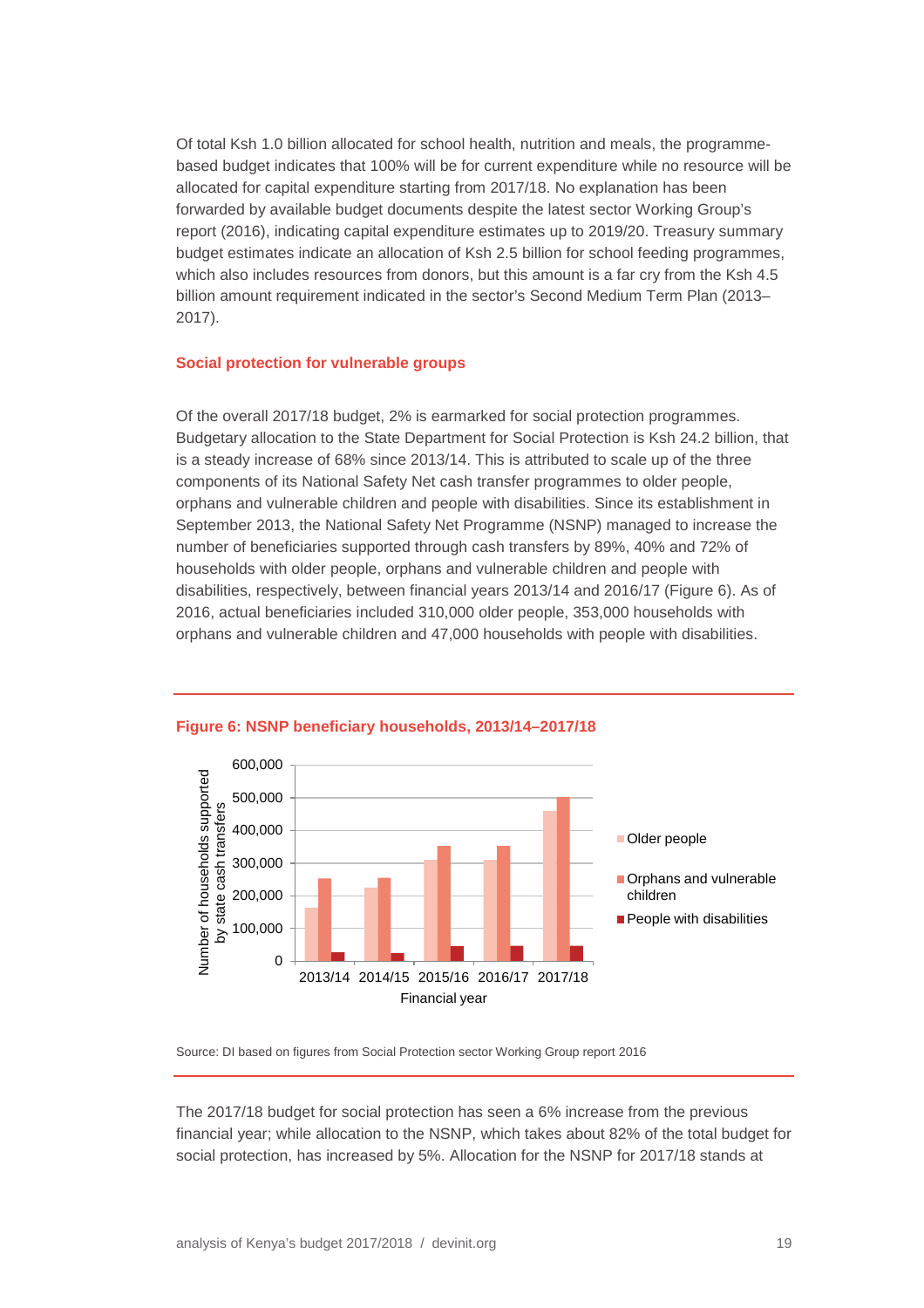Ksh 19.9 billion, against the required Ksh 35.8 billion for the same year indicated in the sector's MTEF (2016/17–2018/19). **[36](#page-25-13)**

Apart from a budget deficit of Ksh 15.8 billion, the sustainability of the NSNP is an area of inquiry, given that cash transfers to 60,000 households with orphans and vulnerable children supported by donors will come to an end in 2017/18. **[37](#page-25-14)** This poses a challenge as the government plans to expand its outreach to 685,000 households with orphans and vulnerable children from the current 503,000 households.

*National Development Fund for Persons with Disabilities*: To facilitate socioeconomic empowerment of people with disabilities, allocations have been made in the form of infrastructure improvement to institutions providing services to people with disabilities and capacity-building for disabled people's organisations. The Second Medium Term Plan (2013–2017) promised to scale up of the National Development Fund during the stated period.<sup>[38](#page-25-15)</sup>

Operationalised in 2010, the 20-year project with an estimated Ksh 6.1 billion total cost is expected to result in economic and social benefits to people with disabilities that include improved livelihoods, improved physical accessibility in learning institutions, and increased school enrolment and performance. [39](#page-25-16)

In the coming financial year, the Government of Kenya has allocated Ksh 400 million to the Fund, an increase of Ksh 100 million from the allocations in 2016/17. The estimated budget for the Fund in 2017/18 is 54% higher than what was indicated by the sector's MTEF report for the same year.





Source: MTEF (2017/18-2019/20); budget summaries 2016/17 and 2017/18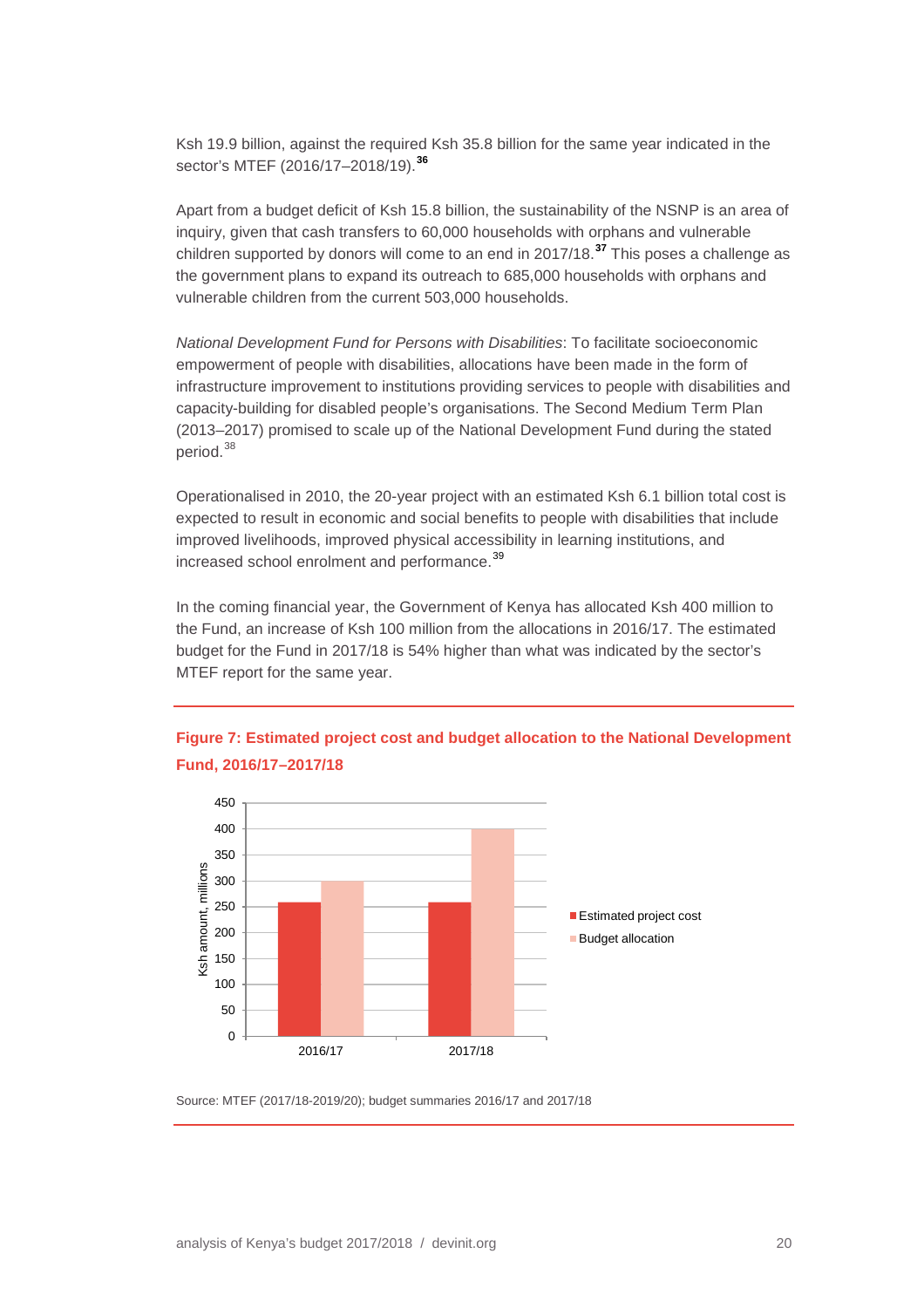Financial scrutiny by the Auditor General reveals unaccountability of the fund by an awarded institution. In the latest audit report (2014/15) a physical verification at Kisiwa Technical Training Institute relating to expenditure records on water closet and wash hand basin facility for people with disabilities was found to be non-existent. **[40](#page-25-17)**

#### <span id="page-20-0"></span>**Drought management**

No other natural hazard is as disastrous as drought in Kenya. [41](#page-25-18) More than a third of Kenyans live in ASAL, which make up 89% of the country,<sup>[42](#page-25-19)</sup> and prone to droughts. The Ending Drought Emergencies (EDE)strategy is identified in the Second Medium Term Plan (2013–2017) to end reactive crisis-management approaches and broadly, to enable the objectives of Vision 2030. The flagship projects under EDE are the National Drought and Disaster Contingency Fund to allow speedy response; an Integrated Drought Early Warning System for accurate information; and an Integrated Knowledge Management System for the Hunger Safety Net Programme (HSNP).

Of the total Ksh 45,598 million required to implement EDE between 2014 and 2018, the national government is expected to contribute Ksh 1.9 billion through the National Drought Management Authority (NDMA) – excluding sectors with a component of drought risk or response interventions. The private sector's involvement has not been reflected in the budget, except through partnership with HSNP, but its contribution has been recognised to be crucial in relevant sectors such as telecommunications and financial services.<sup>[43](#page-25-20)</sup> Development partners will contribute more than three-quarters of the EDE implementation budget during the four-year period.



#### **Figure 8: Budget and contributions required for drought risk management, by source 2014–2018**

Source: DI from figures obtained from the Common Programme Framework (April 2015)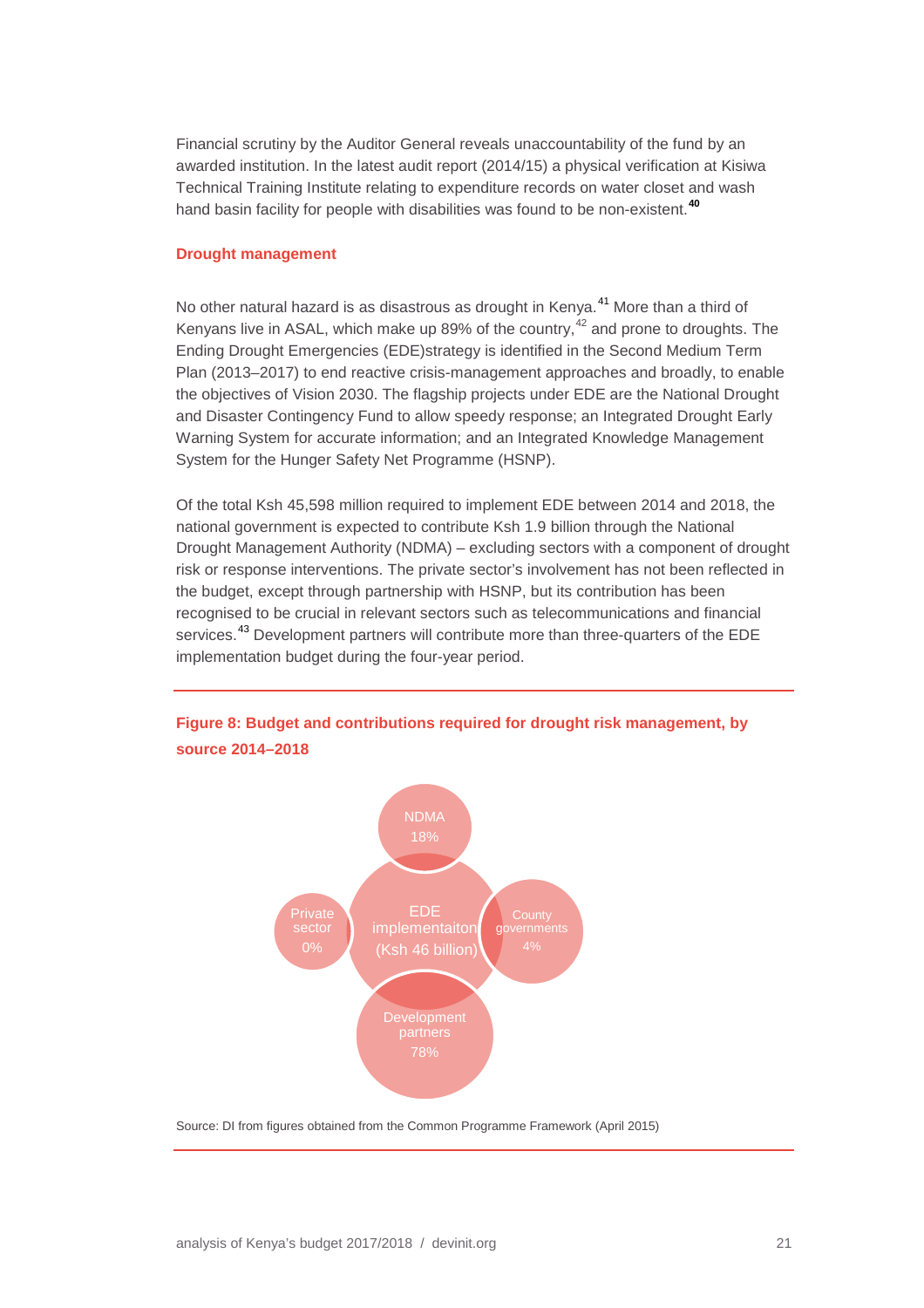Despite the EDE strategy, the country is currently in a severe drought crisis. The country experienced a poor rainy season in 2016, following a similar pattern preceding the 2010/11 drought crisis.<sup>[44](#page-25-21)</sup> In February 2017, the President declared the ongoing drought a national emergency with 2.7 million Kenyans in 23 of the 47 counties (or 6.8% of the population) food insecure.<sup>[45](#page-25-22)</sup> This dire situation from low level of rainfall between October and December 2016 particularly in pastoral and marginal agricultural (Coastal and south eastern) areas is expected to continue until September 2017, [46](#page-25-23) likely increasing the number of food insecure people.

It is difficult to identify the exact amount allocated to EDE since drought intervention measures are undertaken by various ministries, departments and agencies including water, food and safety nets, livestock agriculture, education, health and nutrition, interior, environment and natural resources as well as NDMA. Furthermore, the emergency nature of drought in Kenya often leads to supplementary budget allocations while some donors prefer off-budgetary allocations. For instance, according to NDMA, National Treasury released Ksh 1.8 billion for the first course of intervention required for November 2016 to January 2017, less than the estimated Ksh 5.4 billion. Sectoral plans for February to April were estimated to be Ksh 11.6 billion for which the Treasury has agreed to release Ksh 7 billion to support the plans.<sup>[47](#page-26-0)</sup>

Direct allocation to drought management for 2017/18 has been reduced by 11% from the previous financial year. The State Department for Special Programmes is mandated to ensure accelerated and sustainable development in ASALs, build resilience and end drought emergencies. Of the Ksh 6.7 billion allocated to the State Department for Special Programmes in 2017/18, drought management will take Ksh 5.2 billion or slightly more than three-quarters of the total budget for the State Department. This allocation is lower than the previous financial year due to a reduction in capital transfers to government agencies of 11%.

Poor households receive cash transfers under the HSNP. Implemented by NDMA, the programme has been allocated Ksh 3.5 billion in the next financial year. Despite budget documents indicating the target number of poor households receiving cash transfers under the HSNP being 100,000 between 2015/16 and 2017/18, as of July 2016, the programme supported 84,600 households in four counties – Mandera, Wajir, Marsabit and Turkana. [48](#page-26-1) The budget document for 2016/17 indicated a scale-up programme to reach 150,000 poor households but there is no mention of this plan in the 2017/18 budget document.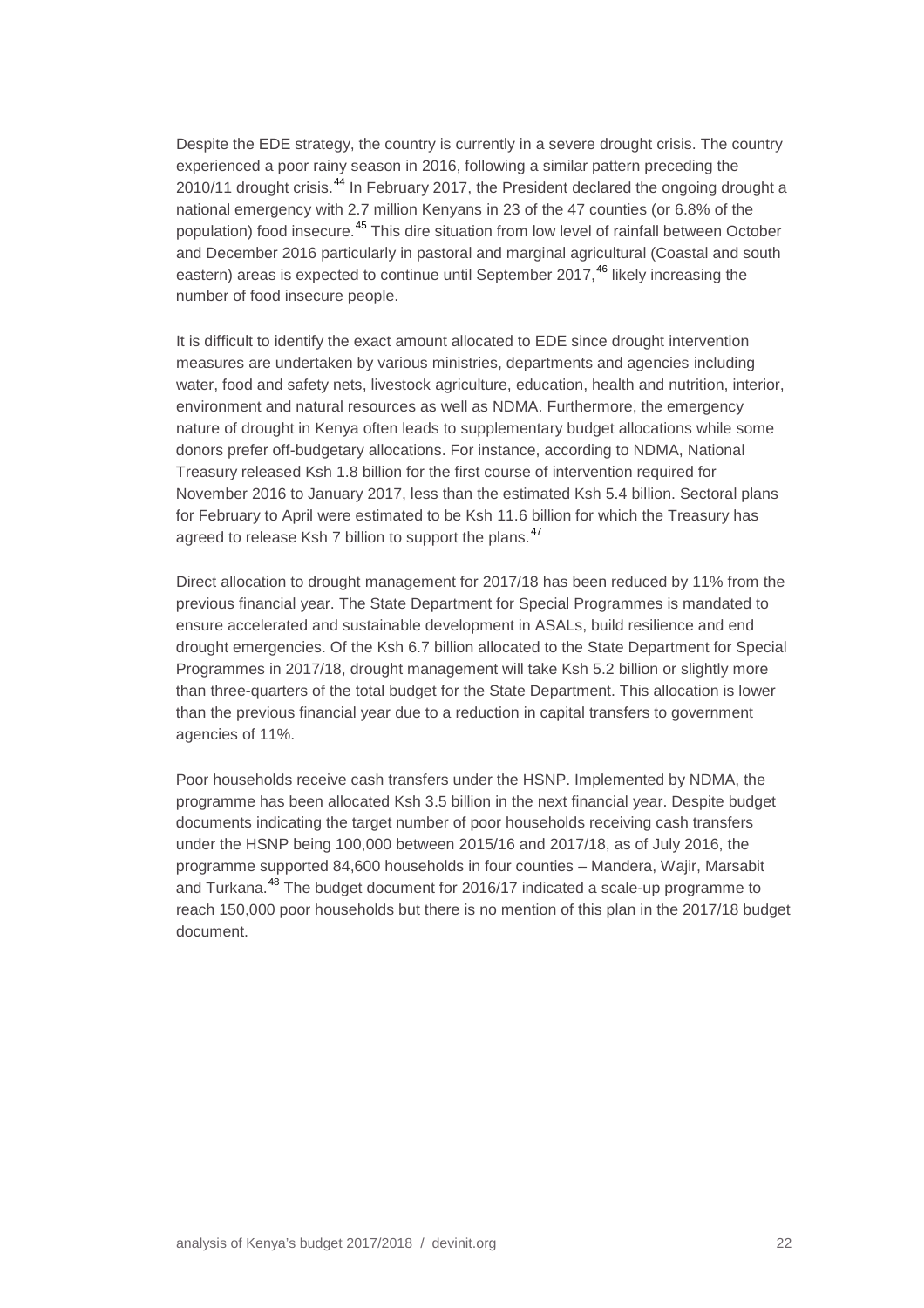# <span id="page-22-0"></span>**Conclusion and recommendations**

The government of Kenya plans to reduce fiscal deficit by 21.3% from the previous financial year. This contractionary fiscal policy phase will be made possible by increasing revenue and reducing development expenditure below the threshold stipulated by the Public Finance Management Act 2012. Development expenditure, associated with creating employment opportunities, will decline by 12.3%. What is more, recurrent spending, financed with domestic resources, is expected to increase by 7.6%. Kenya has a sizeable wage bill. It is unclear from the available budget documents if the total amount allocated to wages and salaries, Ksh 365 billion, includes the recent Cabinet's approval of Ksh 100 billion in salaries for civil servants in 2017/18.

There will be mounting pressure on the domestic market in 2017/18. The government plans to finance 60.7% of the fiscal deficit and fund 58.7% of development expenditure using domestic sources. Moreover, it plans to increase net domestic borrowing by 12.4%. This is likely to have an adverse impact on private investors accessing domestic loans.

Spikes in debt-repayment plans between 2017/18 and 2018/19 will likely have an adverse impact on poverty programmes by reducing funds for services and infrastructure

The Equalisation Fund intended to boost basic service delivery in 14 ASAL counties has not been operationalised to date. Flexibility is required from all parties involved, CRA and county governments, to hasten finalisation of the disbursement framework and to help bring people out of poverty.

In line with the Second Medium Term Plan (2013–2017), the government has been implementing pro-poor programmes for universal health coverage, universal access to basic education and cash transfers to vulnerable groups including older people, disabled people, orphans and children as well as food insecure households.

Compared with previous financial years, almost all the programmes favouring poor and vulnerable groups assessed in the report have been allocated more resources. However, there is a financing gap between actual allocations and target resource requirements as indicated in the various sector MTEFs. Deficits are found in allocations to health insurance for older people and disabled people's programmes; school health, nutrition and meals; and the National Social Safety Net Programme.

The absorption capacity of the education and health sectors, in the development budget, has been reported to be low, which may have negative implication on the quality of services Kenyans are receiving. Furthermore, some of the sectors have been adversely mentioned by the Auditor General's report indicating that expenditure performance needs to be as closely scrutinised as resource allocation.

Drought remains a huge challenge in realising food security and sustainable growth in ASAL areas. Five years from 2022, the year the country has committed itself to ending drought emergencies by, 2.7 million Kenyans are food insecure from the ongoing drought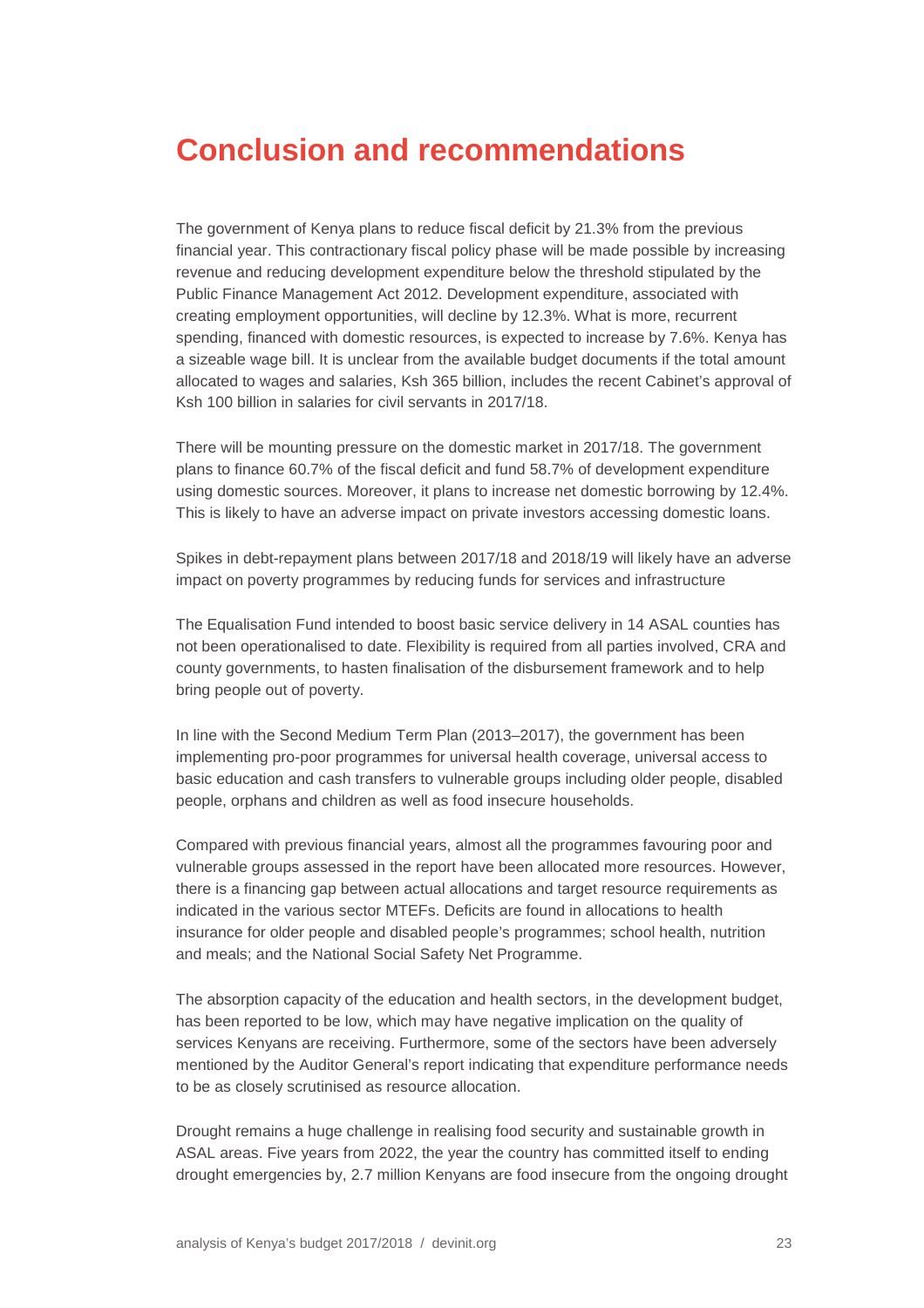that has been declared as a national disaster. Donor dependency to meet EDE is unsustainable while the government contributes only 18% and that is even assuming it contributes to HSNP in full and commits to establish the National Drought Contingency Fund. More budgetary allocation needs to be given to NDMA as well as sectors that have drought risk reduction interventions to enhance food security for poor and vulnerable Kenyans.

The analysis in this report is based on national budget estimates but more analysis could be done by interrogating county budgets given devolved functions of social sectors. Whether analysing national or county budgetary allocation, pro-poor sectoral and programme allocations should take the centre stage.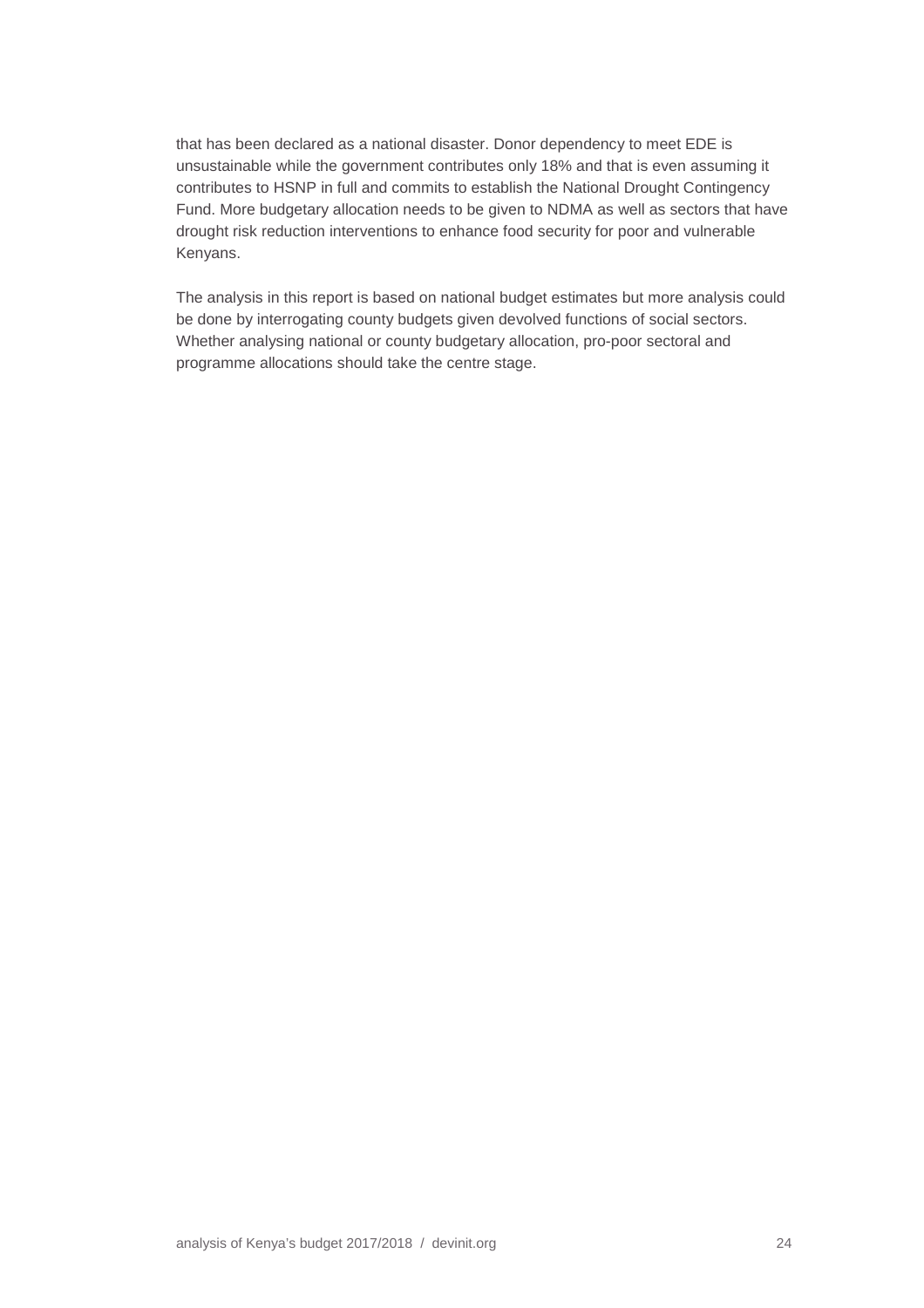### <span id="page-24-0"></span>**Notes**

<sup>1</sup> Kenya's fiscal year is from July 1 to June 30.

<span id="page-24-2"></span><span id="page-24-1"></span><sup>2</sup> See our analysis: Development Initiatives, 2016. *Towards pro-poor budgeting: Analysis of Kenya's budget allocations*. Available at[: http://devinit.org/wp-content/uploads/2016/06/Towards-pro-poor-budgeting-](http://devinit.org/wp-content/uploads/2016/06/Towards-pro-poor-budgeting-Kenya%E2%80%99s-budget-allocations-Briefing-report-June-2016.pdf)[Kenya%E2%80%99s-budget-allocations-Briefing-report-June-2016.pdf](http://devinit.org/wp-content/uploads/2016/06/Towards-pro-poor-budgeting-Kenya%E2%80%99s-budget-allocations-Briefing-report-June-2016.pdf)

<span id="page-24-3"></span><sup>3</sup> Kenya National Bureau of Statistics (KNBS) and Society for International Development (SID), 2013. *Exploring* 

<span id="page-24-4"></span>*Kenya's Inequality: Pulling apart or pooling together?* Abridged Report, page 10.<br><sup>4</sup> This is lower than Burundi (9%), Tanzania (7.4%), Rwanda (5.2%) and Uganda (5.8). Source: SID, 2016. *State of East Africa Report: Consolidating Misery? The Political Economy of Inequalities in East Africa*, page

<span id="page-24-5"></span>171.<br><sup>5</sup> As of 2005, the richest 20% in Kenya owned 54.1% of national income, in contrast to the 4.7% shared by the poorest 20%, Read more in our country Profile analyses for Kenya Available at[: www.devinit.org/p20i](http://www.devinit.org/p20i) and <http://data.devinit.org/pdf/20160802/Kenya.pdf>

<span id="page-24-7"></span>

<span id="page-24-6"></span>6<br>6 KNBS and SID, 2013. *Exploring Kenya's Inequality: Pulling apart or pooling together?* Abridged Report.<br><sup>7</sup> Article 15 (2a): 'over the medium term, a minimum of thirty percent of the national and county governments' budget shall be allocated to the development expenditure.'

<span id="page-24-8"></span><sup>8</sup> However, it is unclear from the 2017/18 budget documents if the Ksh 365 billion budget includes the recent Cabinet's approval of a Ksh 100 billion increase in salaries for civil servants to be implemented in 2017/2018, see Saleries & Remuneration Commission blog, *No Matter What the IMF Says, Kenya's Wage Bill Is Not Out Of Control*[: http://www.src.go.ke/index.php/our-blogs/244-no-matter-what-the-imf-says-kenya-s-wage-bill-is-not-out-of-](http://www.src.go.ke/index.php/our-blogs/244-no-matter-what-the-imf-says-kenya-s-wage-bill-is-not-out-of-control)

<span id="page-24-9"></span>control<br><sup>9</sup> Including automation and inter-agency collaboration and connectivity. According to the Budget Policy Statement for financial year 2017/18, the government will also complete the review of the income tax law, which will be modernised and aligned to international practices.

<span id="page-24-10"></span>10<br>2017/18 Budget Policy Statement, page 36.

<span id="page-24-11"></span><sup>11</sup> IMF (2016). Kenya: Debt sustainability analysis update. Available at: <https://www.imf.org/external/pubs/ft/dsa/pdf/2016/dsacr1685.pdf>

<span id="page-24-12"></span><sup>12</sup> Report of the Auditor General for National Government for the year 2014/15, pages 14–16)

<span id="page-24-13"></span><sup>13</sup> National Council for Law Reporting (2013). *The Constitution of Kenya 2010*. Available at: [http://www.crakenya.org/wp-content/uploads/2013/10/The\\_constitution\\_of\\_kenya\\_2010.pdf](http://www.crakenya.org/wp-content/uploads/2013/10/The_constitution_of_kenya_2010.pdf)

<span id="page-24-14"></span><sup>14</sup> The weights attached to population, land area and fiscal responsibility remain the same between the first and second generation criteria while it increased by 1% for basic equal share with the weight attached to poverty declining by 2% in the CRA revised recommendation.

<span id="page-24-15"></span><sup>15</sup> Civil Appeal 64 of 2012. Available at[: http://kenyalaw.org/caselaw/cases/view/122059/](http://kenyalaw.org/caselaw/cases/view/122059/)

<span id="page-24-16"></span>16 There are reports that this is likely to happen. See: [http://www.the-star.co.ke/news/2017/02/22/state-to-hike](http://www.the-star.co.ke/news/2017/02/22/state-to-hike-roads-fund-to-25-fuel-levy_c1511045)[roads-fund-to-25-fuel-levy\\_c1511045](http://www.the-star.co.ke/news/2017/02/22/state-to-hike-roads-fund-to-25-fuel-levy_c1511045)

<span id="page-24-17"></span><sup>17</sup> The five counties that have not yet inherited adequate office facilities and are expected to benefit in this financial year are Tharaka Nithi, Nyandarua, Isiolo, Lamu and Tana River.

<span id="page-24-18"></span>18 Constitution of Kenya: 204. Equalisation Fund. Available at[: http://www.klrc.go.ke/index.php/constitution-of](http://www.klrc.go.ke/index.php/constitution-of-kenya/147-chapter-twelve-public-finance/part-1-principles-and-framework-of-public-finance/373-204-equalisation-fund)[kenya/147-chapter-twelve-public-finance/part-1-principles-and-framework-of-public-finance/373-204](http://www.klrc.go.ke/index.php/constitution-of-kenya/147-chapter-twelve-public-finance/part-1-principles-and-framework-of-public-finance/373-204-equalisation-fund) [equalisation-fund](http://www.klrc.go.ke/index.php/constitution-of-kenya/147-chapter-twelve-public-finance/part-1-principles-and-framework-of-public-finance/373-204-equalisation-fund)

<span id="page-24-19"></span><sup>19</sup> These are Garissa, Isiolo, Kilifi, Kwale, Mandera, Marsabit, Narok, Samburu, Taita Taveta, Tana River, Turkana, Wajir and West Pokot. See details of projects for financial year 2016/2017 at: [http://treasury.go.ke/projects/Equalization%20Fund%20proposed%20Projects%20for%20financial](http://treasury.go.ke/projects/Equalization%20Fund%20proposed%20Projects%20for%20FY%202016-17%20-%20%2025.11.2016%20.pdf)  [year%202016-17%20-%20%2025.11.2016%20.pdf](http://treasury.go.ke/projects/Equalization%20Fund%20proposed%20Projects%20for%20FY%202016-17%20-%20%2025.11.2016%20.pdf)

<span id="page-24-20"></span><sup>20</sup> Estimates of revenue to and expenditure from the Equalisation Fund of the Government of Kenya for the year ending 30 June 2017 April 2016.

<span id="page-24-21"></span><sup>21</sup> Budget Statement for the Fiscal Year 2015/2016 (1 July–30 June) read by Henry K Rotich, Cabinet Secretary for the National Treasury.<br><sup>22</sup> However, some progress has been made so far. Parliament has approved the Fund's guidelines and the

<span id="page-24-22"></span>National Treasury appointed the Fund's Administrator and opened the Fund's Account at the Central Bank of Kenya. According to the National Treasury, the Fund's Advisory Board has also been established.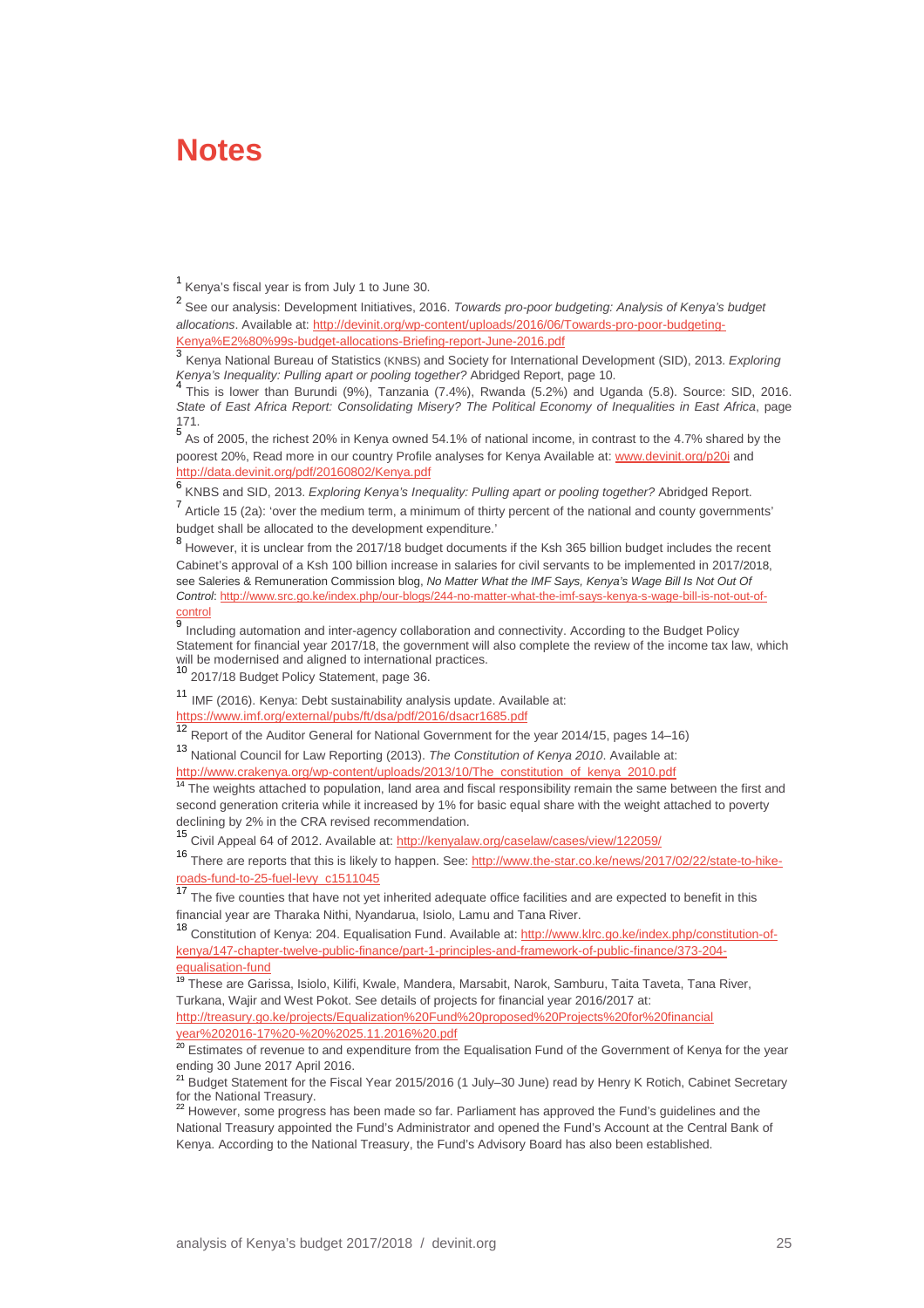<span id="page-25-0"></span><sup>23</sup> Kinuthia, J and Lakin, J (August 2016). *A Fair Share of the Budget Principles and Practices in Public Resource Distribution in Kenya*. Available at: [http://www.internationalbudget.org/wp-content/uploads/ibp-kenya](http://www.internationalbudget.org/wp-content/uploads/ibp-kenya-paper-principles-and-practices-in-public-resource-distribution-8-2016.pdf)[paper-principles-and-practices-in-public-resource-distribution-8-2016.pdf](http://www.internationalbudget.org/wp-content/uploads/ibp-kenya-paper-principles-and-practices-in-public-resource-distribution-8-2016.pdf)<br><sup>24</sup> MDs. Carefus

<sup>24</sup> *MPs, Senators wrangles to delay disbursement of Equalisation Fund*, available at:

<span id="page-25-1"></span>[http://x254.co/2016/06/10/mps-senators-wrangles-to-delay-disbursement-of-equalisation-fund/;](http://x254.co/2016/06/10/mps-senators-wrangles-to-delay-disbursement-of-equalisation-fund/) *Governors in court to stop disbursement of equalization cash*, at: [https://citizentv.co.ke/news/governors-in-court-to-stop](https://citizentv.co.ke/news/governors-in-court-to-stop-disbursement-of-equalization-cash-132110/)[disbursement-of-equalization-cash-132110/;](https://citizentv.co.ke/news/governors-in-court-to-stop-disbursement-of-equalization-cash-132110/) and *Kenyan counties call for release of \$194m*, at: [http://www.theeastafrican.co.ke/news/Kenyan-counties-call-for-release-of--194m-/2558-3368588](http://www.theeastafrican.co.ke/news/Kenyan-counties-call-for-release-of--194m-/2558-3368588-ewokiw/index.html) [ewokiw/index.html](http://www.theeastafrican.co.ke/news/Kenyan-counties-call-for-release-of--194m-/2558-3368588-ewokiw/index.html)<br>25 ...

<span id="page-25-2"></span><sup>25</sup> Ministry of Health, September 2016. *Health Sector Working Group Report: Medium term expenditure framework for the period 2017/18-2019/20*, page 73.

<span id="page-25-3"></span><sup>26</sup> The World Bank (2014). *Improving Health Care for Kenya's Poor*. Available at

<http://www.worldbank.org/en/news/feature/2014/10/28/improving-healthcare-for-kenyas-poor>

<span id="page-25-4"></span><sup>27</sup> Ministry of Health, September 2016. *Health Sector Working Group Report: Medium term expenditure framework for the period 2017/18-2019/20*, page 80.

<span id="page-25-5"></span><sup>28</sup> See note above, page xii.

<span id="page-25-6"></span><sup>29</sup> As indicated in 'conditional grant' section of the report, county governments will no longer receive conditional allocation for free maternal healthcare, rather this will be a special grant to the National Health Insurance Fund, which will reimburse contracted health institutions directly.

<span id="page-25-7"></span><sup>30</sup> Report of the Auditor General for National Government for the year 2014/15.

<span id="page-25-8"></span><sup>31</sup> The history of free primary education in Kenya goes as far back 1971. KENPRO, 2010. Challenges Facing the Implementation of Free Primary Education in Kenya. KENPRO Online Papers Portal. Available at: [www.kenpro.org/papers](http://www.kenpro.org/papers)<br>32 Metuerk for Internatio

<span id="page-25-9"></span><sup>32</sup> Network for International Policies and cooperation in Educaiton and Training (2008). *Education for Sustainable Development? Or The Sustainability of Education Investment?* A Special Issue. Available at [http://www.norrag.org/es/publications/boletin-norrag/online-version/education-for-sustainable-development-or](http://www.norrag.org/es/publications/boletin-norrag/online-version/education-for-sustainable-development-or-the-sustainability-of-education-investment-a-special-issue/detail/universalising-primary-education-in-kenya-is-it-beneficial-and-sustainable.html)[the-sustainability-of-education-investment-a-special-issue/detail/universalising-primary-education-in-kenya-is-it](http://www.norrag.org/es/publications/boletin-norrag/online-version/education-for-sustainable-development-or-the-sustainability-of-education-investment-a-special-issue/detail/universalising-primary-education-in-kenya-is-it-beneficial-and-sustainable.html)[beneficial-and-sustainable.html](http://www.norrag.org/es/publications/boletin-norrag/online-version/education-for-sustainable-development-or-the-sustainability-of-education-investment-a-special-issue/detail/universalising-primary-education-in-kenya-is-it-beneficial-and-sustainable.html)

<span id="page-25-10"></span>33 Various news outlets carried news dispatch from the Ministry that had put the number of public primary school students at 8,879,685 in 21,953 public primary schools. See *Capital News Ministry disburses Sh22bn free education funds*, available at[: http://www.capitalfm.co.ke/news/2017/02/ministry-disburses-sh22bn-free](http://www.capitalfm.co.ke/news/2017/02/ministry-disburses-sh22bn-free-education-funds/)[education-funds/](http://www.capitalfm.co.ke/news/2017/02/ministry-disburses-sh22bn-free-education-funds/) or Mediamax State disburses Sh22b free education cash to schools, available at: <http://www.mediamaxnetwork.co.ke/news/297416/state-disburses-sh22b-free-education-cash-schools/>

<sup>34</sup> This was 80.9% in 2016/17

<span id="page-25-12"></span><span id="page-25-11"></span><sup>35</sup> For source, see note 33

<span id="page-25-13"></span><sup>36</sup> Social Protection, Culture and Recreation Sector Report, 2015. *Medium Term Expenditure Framework 2016/17–2018/19*, page 88.

<sup>37</sup> See note above, page 100.

<span id="page-25-15"></span><span id="page-25-14"></span><sup>38</sup> Government of Kenya. *Second Medium Term Plan (2013–2017): Transforming Kenya: Pathway to devolution, socio-economic development, equity and national unity, page 92.*<br><sup>39</sup> Government of Kenya, National Treasury. Social Protection, Culture and Recreation Sector Report, September 2016. *Medium Term Expenditure F* 

<span id="page-25-16"></span>

<span id="page-25-17"></span><sup>40</sup> Report of the Auditor-General on the Financial Statements for National Government for the Year 2014/2015, page 176.

<span id="page-25-18"></span><sup>41</sup> Government of Kenya. Second Medium Term Plan (2013–2017): *Transforming Kenya: Pathway to devolution, socio-economic development, equity and national unity*, page 40.

<span id="page-25-19"></span><sup>42</sup> Ministry of Devolution and Planning, Government of Kenya, July 2015. *National Draft Policy for the Sustainable Development of Northern Kenya and other Arid Lands: Unlocking Our Full Potential for Realization of the Kenya Vision 2030*. Available at[: http://www.devolutionplanning.go.ke/wp](http://www.devolutionplanning.go.ke/wp-content/uploads/2015/04/DRAFT%20ASAL%20POLICY.pdf)[content/uploads/2015/04/DRAFT%20ASAL%20POLICY.pdf](http://www.devolutionplanning.go.ke/wp-content/uploads/2015/04/DRAFT%20ASAL%20POLICY.pdf)

<span id="page-25-20"></span><sup>43</sup> NDMA, April 2015. *Ending Drought Emergencies: Common Programme Framework for Drought Risk* 

<span id="page-25-21"></span>*Management*, page 136. <sup>44</sup> WFP Kenya Drought Situation Report - Jan 2017. Avalable at[: https://www.wfp.org/content/wfp-kenya](https://www.wfp.org/content/wfp-kenya-drought-situation-report-jan-2017)[drought-situation-report-jan-2017](https://www.wfp.org/content/wfp-kenya-drought-situation-report-jan-2017)

<span id="page-25-22"></span>45Kenya: Drought - 2014-2017. Available at: <http://reliefweb.int/disaster/dr-2014-000131-ken>

<span id="page-25-23"></span><sup>46</sup> Famine Early Warning Systems Network (May 2017). *Keny[a Food Security Outlook](http://www.fews.net/archive?f%5b0%5d=field_report_type%3A48&f%5b1%5d=field_report_countries%3A27) [: Atypical high food](http://www.fews.net/east-africa/kenya/food-security-outlook/february-2017)  [insecurity expected through September.](http://www.fews.net/east-africa/kenya/food-security-outlook/february-2017) Available at:* <http://www.fews.net/east-africa/kenya>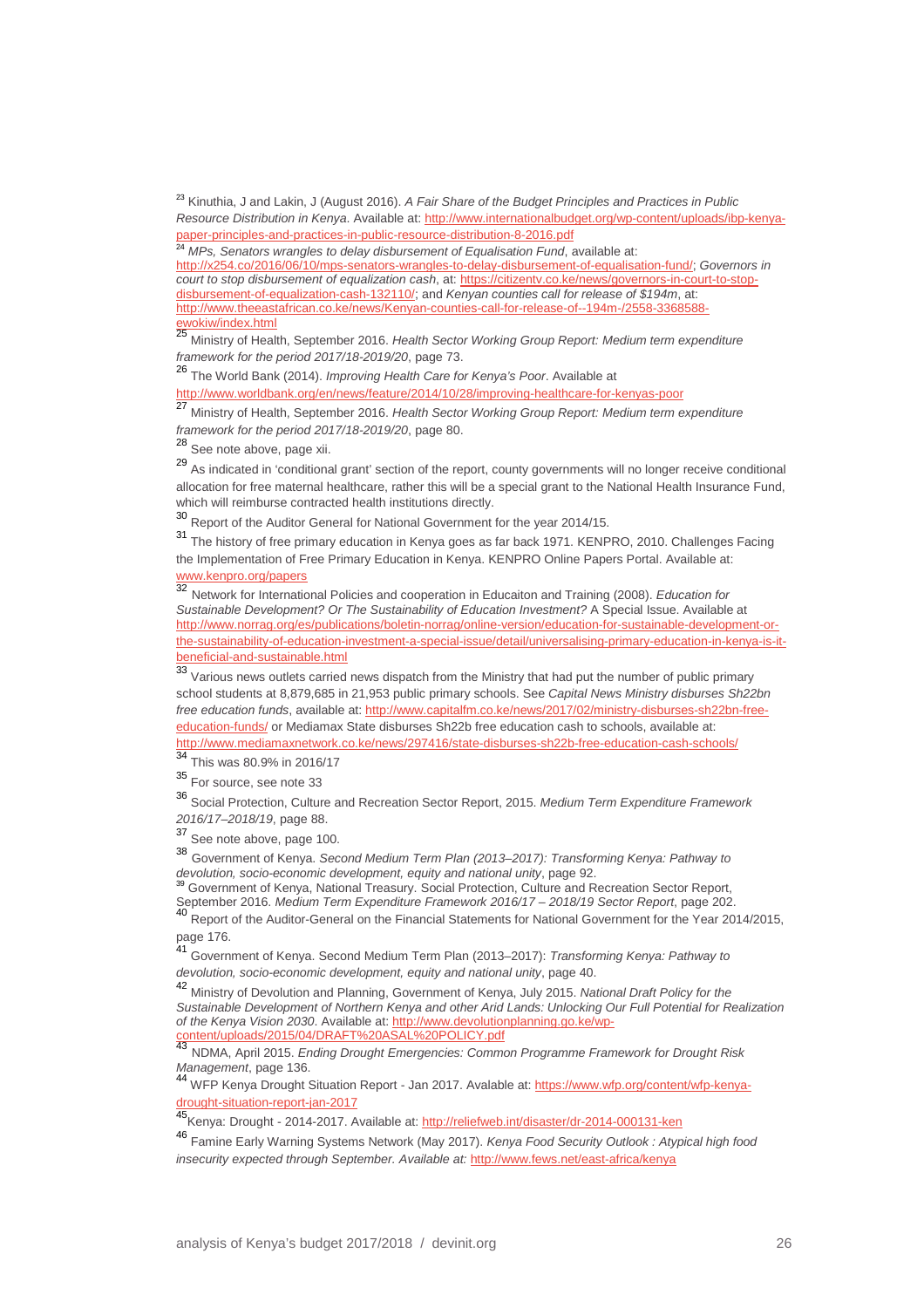<span id="page-26-0"></span><sup>47</sup> Supported sectors include water (improving water access); education (retaining retention in schools); food and safety nets (safe lives of vulnerable people); health and nutrition (improve hygiene and sanitation); peace and security (improve access to natural resources); livestock (cushion pastoral livelihoods); and agriculture (cushion livelihood).<br>
48 Remarks by Ministry of Devolution and Planning Cabinet Secretary on 21 June 2016. Available at:

<span id="page-26-1"></span><http://www.devolutionplanning.go.ke/images/ASAL%20SPEECH.pdf>